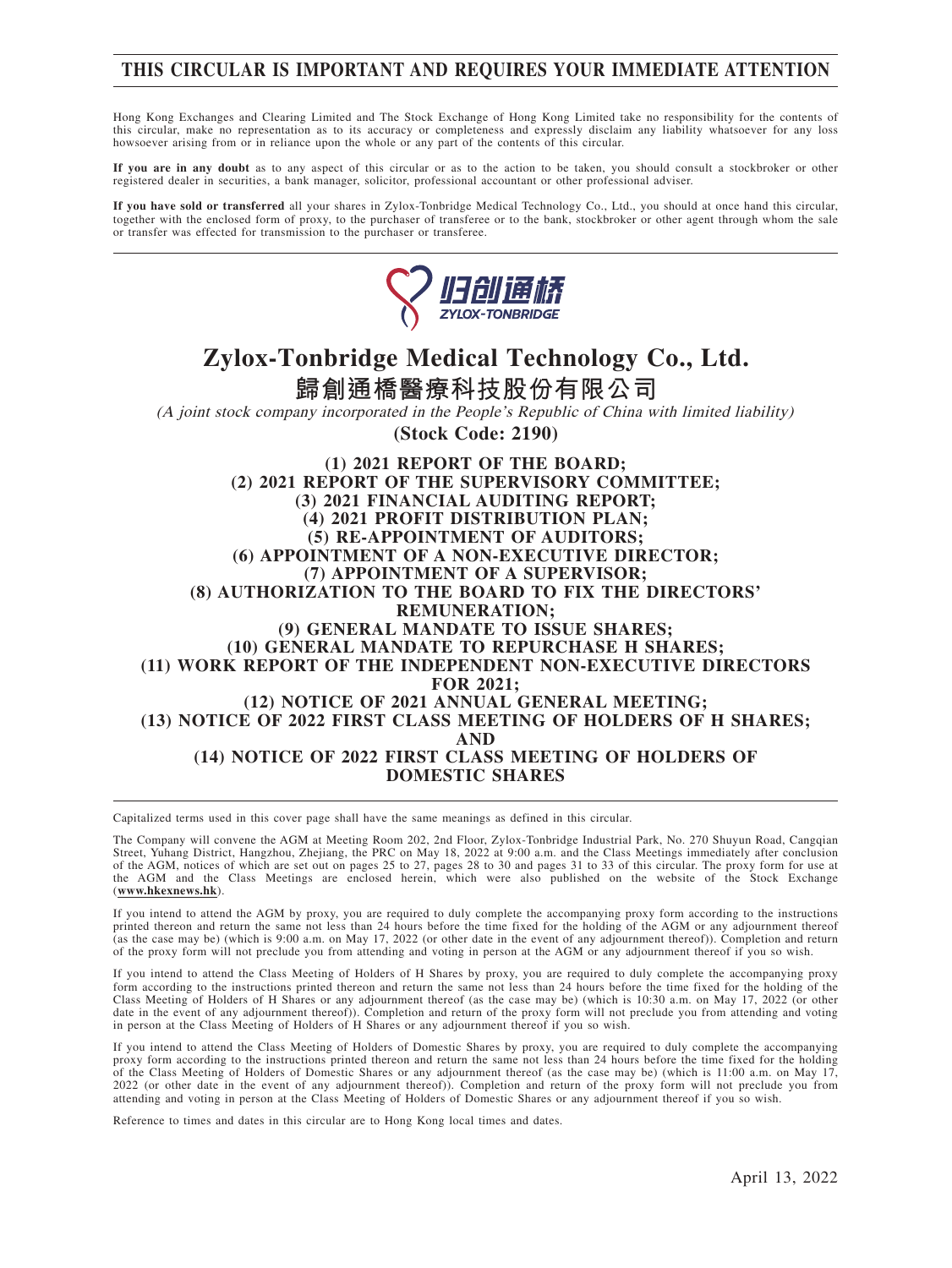## **CONTENTS**

## *Page*

|                                                                      | $\mathbf{i}$ |
|----------------------------------------------------------------------|--------------|
|                                                                      | 1            |
|                                                                      | 4            |
| L.                                                                   | 5            |
| П.                                                                   | 5            |
| Ш.                                                                   | 14           |
| IV.                                                                  | 15           |
| V.                                                                   | 16           |
| VI.                                                                  | 16           |
|                                                                      | 17           |
|                                                                      | 17           |
|                                                                      | 18           |
| Appendix II — Work Report of the Independent Non-executive Directors |              |
|                                                                      | 22           |
|                                                                      |              |
|                                                                      | 25           |
| Notice of 2022 First Class Meeting of Holders of H Shares            | 28           |
| Notice of 2022 First Class Meeting of Holders of Domestic Shares     | 31           |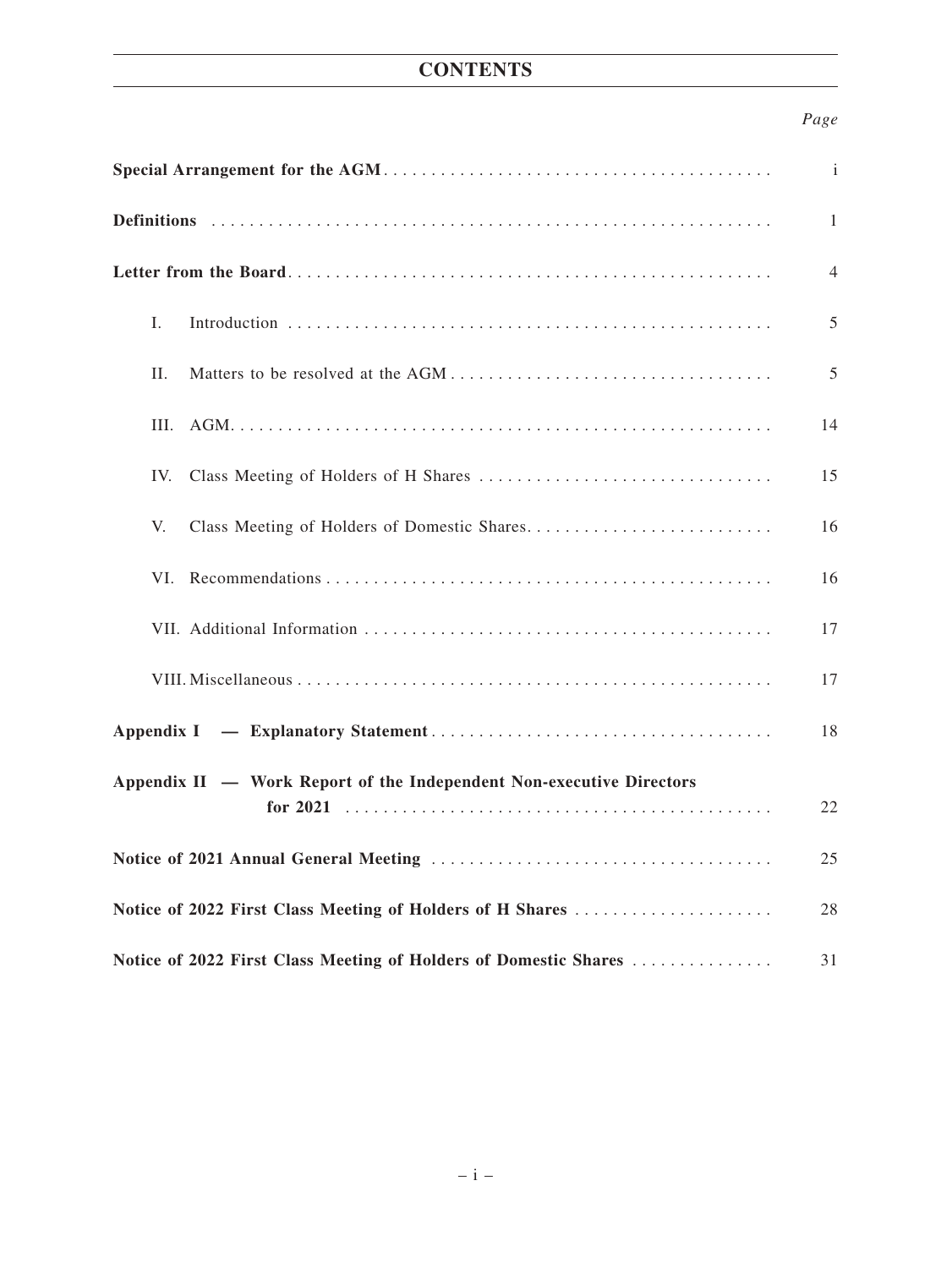#### **SPECIAL ARRANGEMENT FOR THE AGM**

#### **SPECIAL ARRANGEMENTS FOR THE MEETINGS**

The Company does not in any way wish to diminish the opportunity available to Shareholders to exercise their rights and to vote, so the Company still enables the Shareholders to attend and vote at the AGM, Class Meeting of Holders of H Shares and Class Meeting of Holders of Domestic Shares (the "**Meetings**") or to appoint one or more proxies to attend and, on a poll, vote instead of him/her and view and listen to the Meetings and submit questions online through the e-Meeting System (as defined below). Details of the special arrangements for the Meetings are set out below.

#### **ATTENDING THE MEETINGS BY MEANS OF ELECTRONIC FACILITIES**

The Meetings will be held in the PRC which may conduct in the physical absence for some Shareholders. Shareholders can view and listen to the Meetings through online access by visiting the website **https://spot-emeeting.tricor.hk/#/269** (the "**e-Meeting System**"). The e-Meeting System will be open for Shareholders to log in from 8:30 a.m. on May 18, 2022 and can be accessed from any location with internet connection by a smart phone, tablet device or computer. Shareholders participating in the Meetings using the e-Meeting System will not be counted towards the quorum. Shareholders will be able to submit questions through the e-Meeting System.

#### **Login details for registered Shareholders**

Registered Shareholders will be able to view and listen to the Meetings and submit questions online through the e-Meeting System. Each registered Shareholder's personalised username and password will be sent to him/her/it under separate notification letter sent together with this circular.

#### **Login details for non-registered Shareholders**

Non-registered Shareholders whose Shares are held in the Central Clearing and Settlement System through bank, stockbroker, custodians or Hong Kong Securities Clearing Company Limited (collectively the "**Intermediary**") may also be able to view and listen to the Meetings and submit questions online through the e-Meeting System. In this regard, they should:

- (1) contact and instruct their Intermediary that they want to view and listen to the Meetings and submit questions online; and
- (2) provide their email address to their Intermediary before the time limit specified by the relevant Intermediary.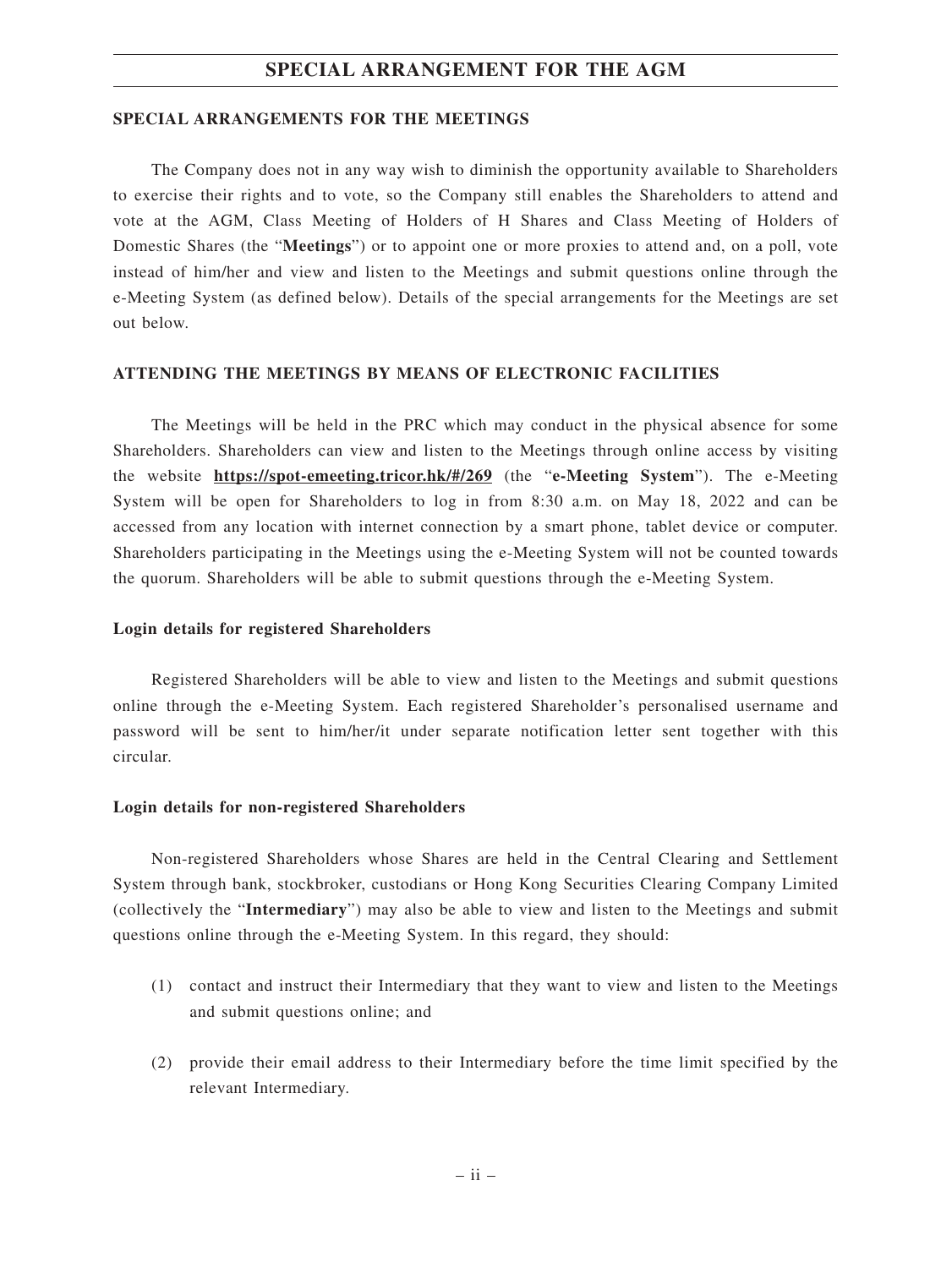#### **SPECIAL ARRANGEMENT FOR THE AGM**

Details regarding the meeting arrangements including login details to access the e-Meeting System will be sent by the Company's Branch Share Registrar in Hong Kong, Tricor Investor Services Limited, to the email address of the non-registered Shareholders provided by the Intermediary. Without the login details, non-registered Shareholders will not be able to view and listen to the AGM and submit questions online using the e-Meeting System. Non-registered Shareholders should therefore give clear and specific instructions to their Intermediary in respect of both (1) and (2) above.

#### **Login details for proxies or corporate representatives**

Details regarding the meeting arrangements including login details to access the e-Meeting System will be sent by the Company's Branch Share Registrar in Hong Kong, Tricor Investor Services Limited, to the email address of the proxies provided to it in the relevant proxy forms.

**Registered and non-registered Shareholders should note that only one device is allowed in respect of each set of login details. Please also keep the login details in safe custody for use at the Meetings and do not disclose them to anyone else. Neither the Company nor its agents assume any obligation or liability whatsoever in connection with the transmission of the login details or any use of the login details for voting or otherwise.**

#### **QUESTIONS AT AND PRIOR TO THE MEETINGS**

Shareholders attending the Meetings using the e-Meeting System will be able to submit questions relevant to the proposed resolutions online during the Meetings. Shareholders can also send their questions by email from April 13, 2022 (9:00 a.m.) to May 17, 2022 (6:00 p.m.) to ir@zyloxtb.com. The Board and/or the management of the Company will endeavour to address the relevant questions in relation to the resolutions to be tabled for approval at the Meetings and may decide, at their discretion, which questions to respond to.

#### **ATTENDANCE AT THE VENUE OF THE MEETINGS**

In view of the ongoing COVID-19 pandemic, the Company will implement necessary preventive measures at the Meetings to protect the attending Shareholders and other attendees from the risk of infection.

- (i) The Company will take the body temperature of the intended attendees and refuse entry of those with a temperature of 37.4 degree Celsius or above.
- (ii) Attendees are requested to observe good personal hygiene at all times at the venue of the Meetings and alcohol rubs or hand sanitiser will be provided for use.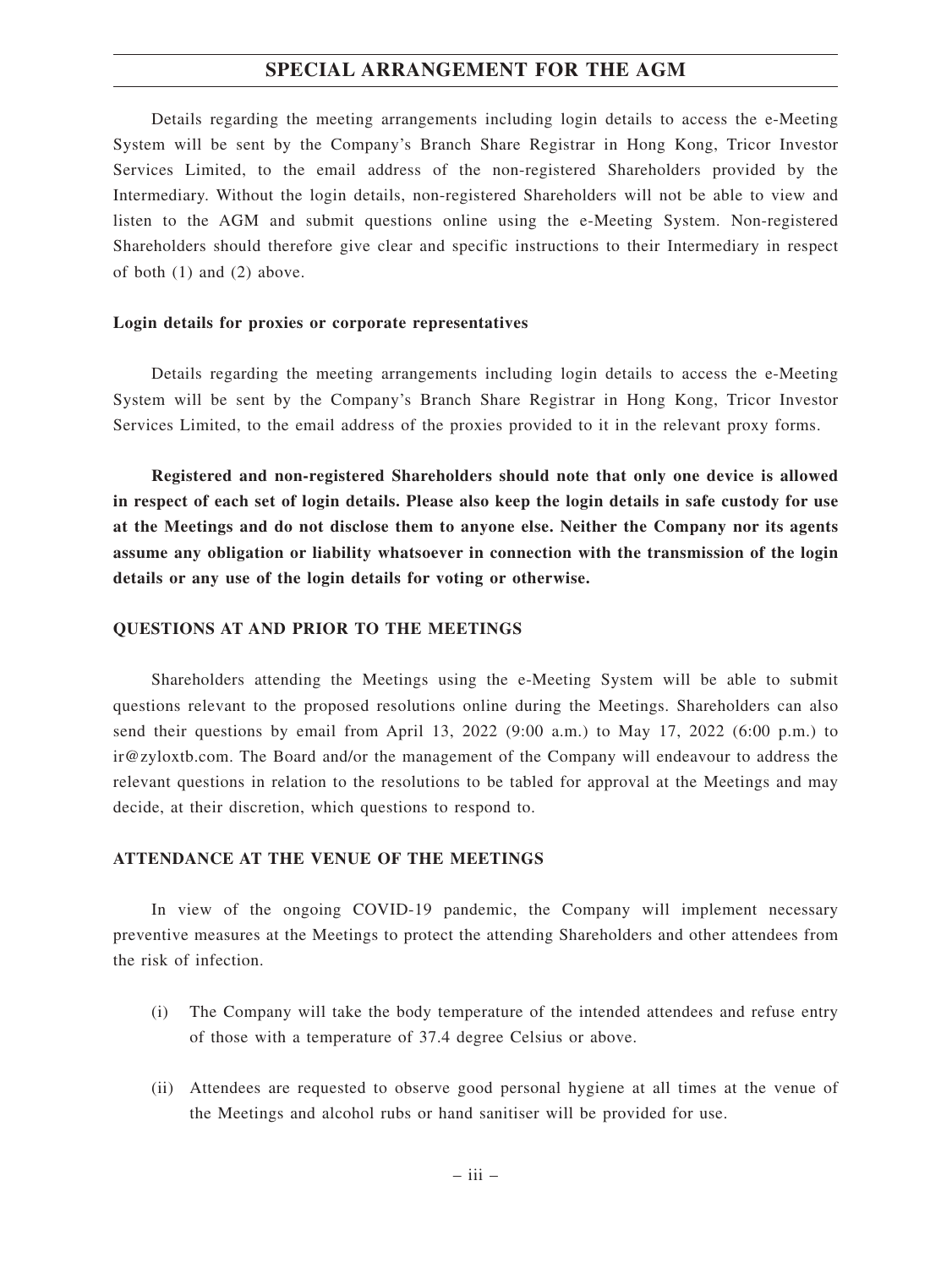## **SPECIAL ARRANGEMENT FOR THE AGM**

- (iii) Attendees must wear face-masks throughout the Meetings and sit at a distance from other attendees and those not wearing face-masks may be denied entry to the venue of the Meetings. Please note that no masks will be provided at the venue of the Meetings and attendees should bring and wear their own masks.
- (iv) No distribution of corporate gift or refreshment.
- (v) Attendees who do not comply with the precautionary measures (i) to (iii) above or been found to have the symptom(s) of an upper respiratory system disease or shall be quarantined may be denied entry to the venue of the Meetings at the absolute discretion of the Company as permitted by law.

**Due to the constantly evolving COVID-19 pandemic situation, the Company may be required to change relevant arrangements of the Meetings at short notice. Shareholders should check the websites of the Company and the Stock Exchange for future announcement(s) and updates on relevant arrangements.**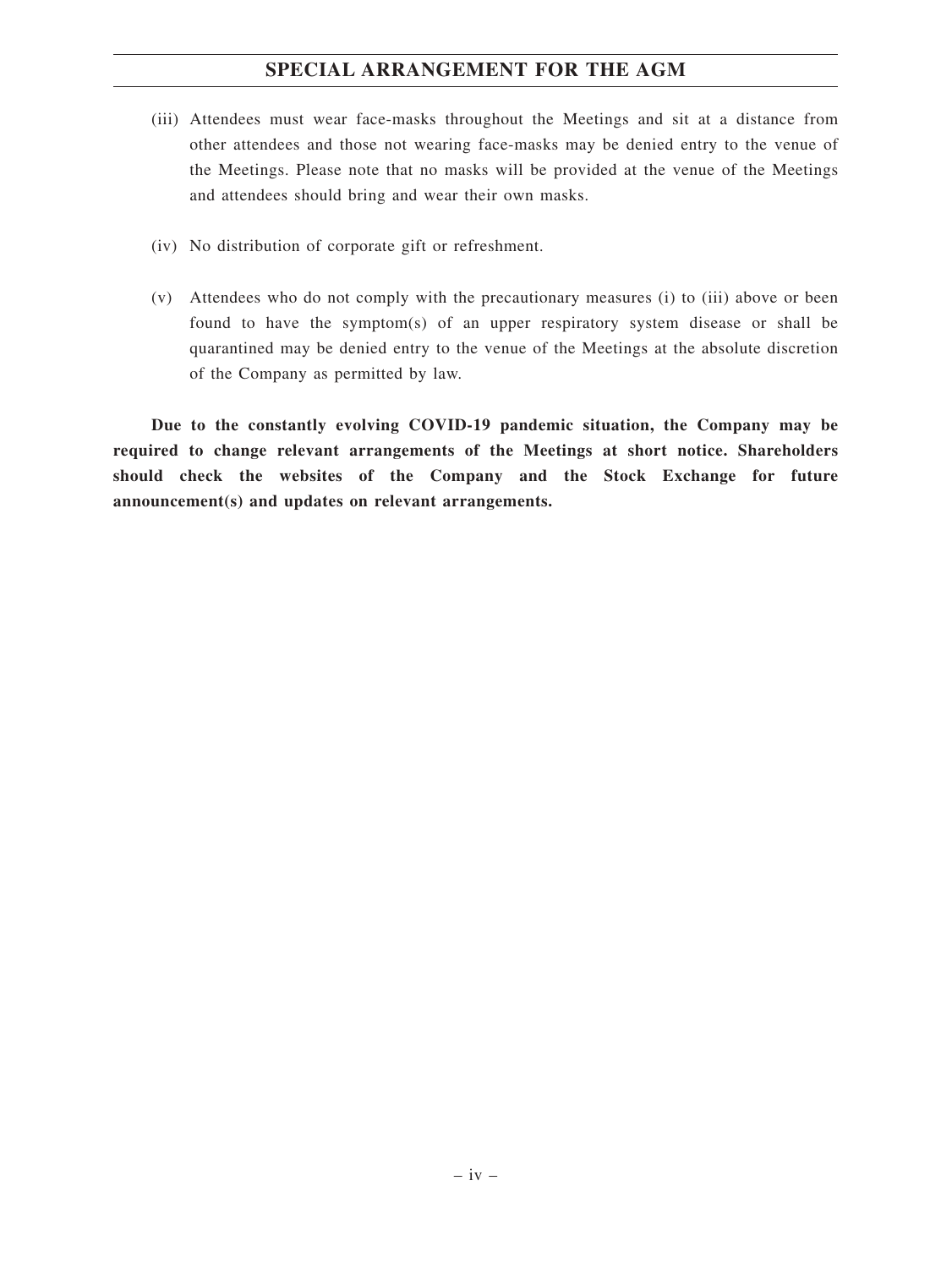*In this circular, unless the context otherwise requires, the following expressions shall have the followings meanings:*

| "2021 Annual Report"                             | the annual report of the Group for the year ended<br>December 31, 2021                                                                                                                                                                                                                                                                          |
|--------------------------------------------------|-------------------------------------------------------------------------------------------------------------------------------------------------------------------------------------------------------------------------------------------------------------------------------------------------------------------------------------------------|
| "AGM" or "Annual General<br>Meeting"             | the annual general meeting of the Company to be held on<br>May 18, 2022                                                                                                                                                                                                                                                                         |
| "Articles of Association"                        | the articles of association of the Company currently in<br>force (as amended from time to time)                                                                                                                                                                                                                                                 |
| "Board"                                          | the board of Directors                                                                                                                                                                                                                                                                                                                          |
| "China" or "PRC"                                 | the People's Republic of China                                                                                                                                                                                                                                                                                                                  |
| "Class Meetings"                                 | the Class Meeting of Holders of Domestic Shares and Class<br>Meeting of Holders of H Shares                                                                                                                                                                                                                                                     |
| "Class Meeting of Holders of<br>Domestic Shares" | the 2022 first class meeting of holders of Domestic Shares<br>proposed to be held immediately after the conclusion of the<br>Class Meeting of Holders of H Shares, notices of which or<br>any adjournment thereof are set out on pages 31 to 33 of<br>this circular                                                                             |
| "Class Meeting of Holders of H<br>Shares"        | the 2022 first class meeting of holders of H Shares<br>proposed to be held immediately after the conclusion of the<br>AGM, notices of which or any adjournment thereof are set<br>out on pages 28 to 30 of this circular                                                                                                                        |
| "Company"                                        | Zylox-Tonbridge Medical Technology Co., Ltd. (歸創通橋<br>醫療科技股份有限公司), a limited liability<br>company<br>incorporated in the PRC on November 6, 2012 and<br>converted into a joint stock limited liability company<br>incorporated in the PRC on March 2, 2021, and the H<br>shares of which are listed on the Stock Exchange (stock<br>code: 2190) |
| "Directors"                                      | the directors of the Company                                                                                                                                                                                                                                                                                                                    |
| "Domestic Shareholder(s)"                        | the holder(s) of the Domestic Shares                                                                                                                                                                                                                                                                                                            |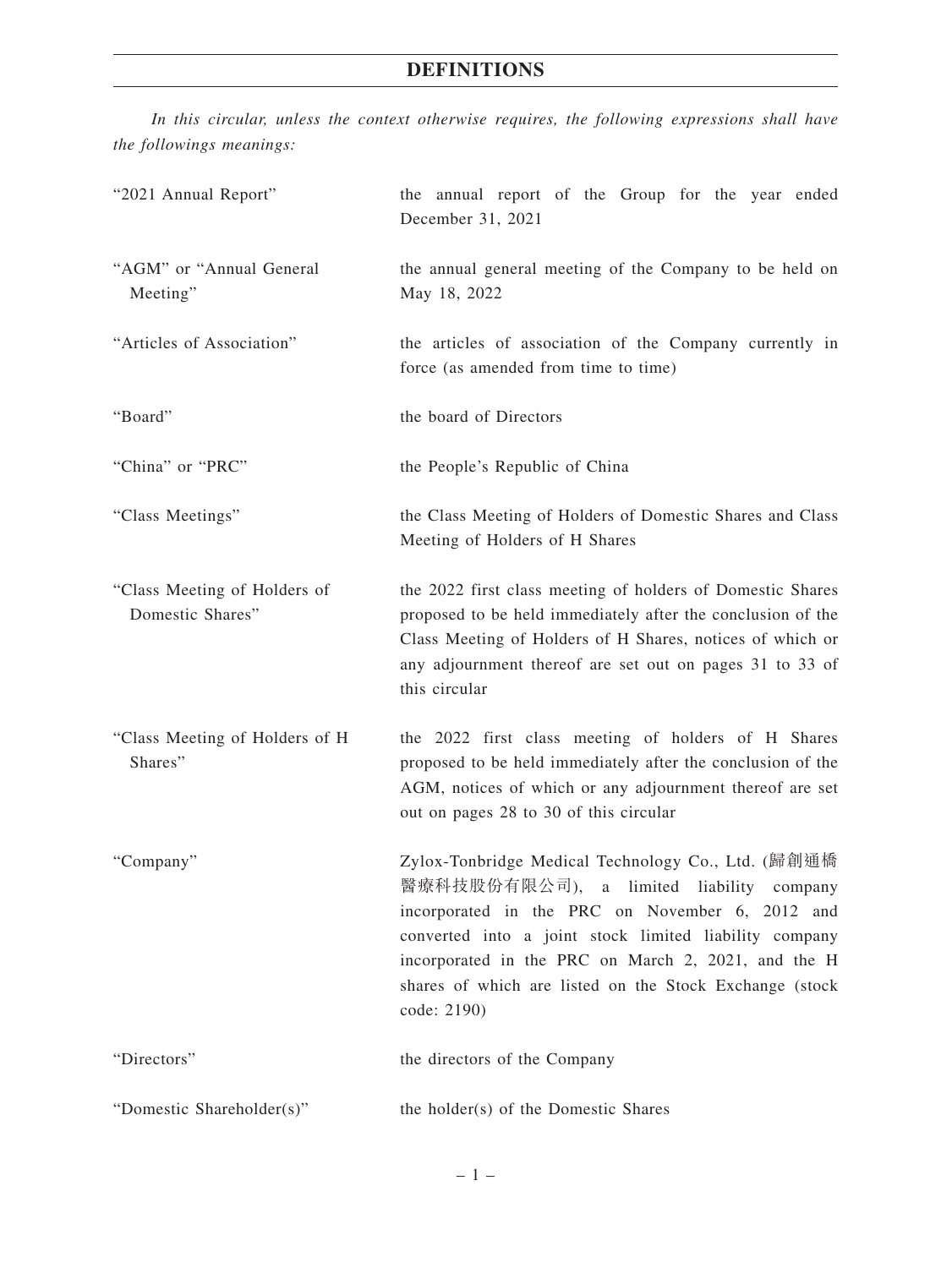## **DEFINITIONS**

| "Domestic Share(s)"       | the ordinary share(s) in the share capital of our Company,<br>with a nominal value of RMB1.00 each, which are<br>subscribed for and paid up in Renminbi and are unlisted<br>shares which are held by domestic investors and currently<br>not listed or traded in any stock exchange                                             |
|---------------------------|---------------------------------------------------------------------------------------------------------------------------------------------------------------------------------------------------------------------------------------------------------------------------------------------------------------------------------|
| "Group"                   | the Company and its subsidiaries from time to time                                                                                                                                                                                                                                                                              |
| "H Share(s)"              | the overseas listed foreign ordinary share(s) in the share<br>capital of our Company, with a nominal value of RMB1.00<br>each, which are listed on the Stock Exchange                                                                                                                                                           |
| "H Shareholder(s)"        | the holder(s) of the H Shares                                                                                                                                                                                                                                                                                                   |
| "HK\$"                    | Hong Kong dollars, the lawful currency in Hong Kong                                                                                                                                                                                                                                                                             |
| "Hong Kong"               | the Hong Kong Special Administrative Region of the PRC                                                                                                                                                                                                                                                                          |
| "Issue Mandate"           | the general and unconditional mandate proposed to be<br>granted to the Directors at the AGM to allot, issue or<br>otherwise deal with new Shares not exceeding 20% of the<br>total number of shares of the respective classes of Shares in<br>issue as at the date of passing the relevant resolution<br>approving such mandate |
| "Latest Practicable Date" | April 7, 2022, being the latest practicable date prior to the<br>printing of this circular for the purpose of ascertaining<br>certain information contained herein                                                                                                                                                              |
| "Listing Date"            | the date on which our H Shares are listed and from which<br>dealings are permitted to take place on the Stock Exchange,<br>being July $5, 2021$                                                                                                                                                                                 |
| "Listing Rules"           | the Rules Governing the Listing of Securities on The Stock<br>Exchange of Hong Kong Limited                                                                                                                                                                                                                                     |
| "Repurchase Mandate"      | the general and unconditional mandate proposed to be<br>granted to the Directors at the AGM to repurchase H Shares<br>during the relevant period not exceeding 10% of the total<br>number of H Shares in issue as at the date of passing of the<br>relevant resolution approving such mandate                                   |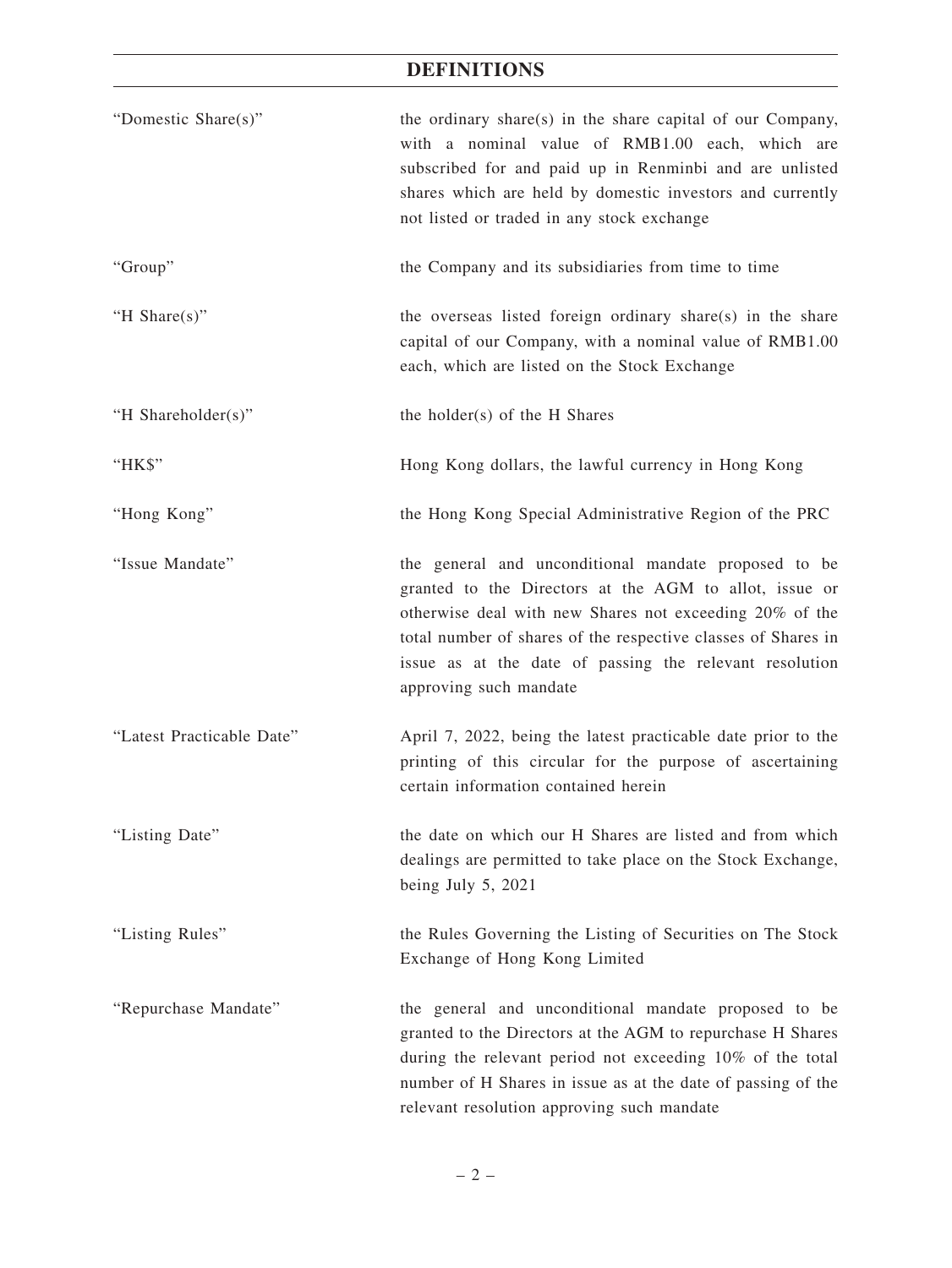## **DEFINITIONS**

| "RMB"                   | Renminbi, the lawful currency of the PRC                                                                                                        |
|-------------------------|-------------------------------------------------------------------------------------------------------------------------------------------------|
| "SAFE"                  | the State Administration of Foreign Exchange                                                                                                    |
| "SFC"                   | the Securities and Futures Commission of Hong Kong                                                                                              |
| "SFO"                   | the Securities and Futures Ordinance (Chapter 571 of the<br>laws of Hong Kong)                                                                  |
| "Shareholder(s)"        | the holder(s) of the Shares                                                                                                                     |
| "Share $(s)$ "          | the ordinary share(s) in the capital of the Company with a<br>nominal value of RMB1.00 each, comprising the Domestic<br>Shares and the H Shares |
| "Stock Exchange"        | The Stock Exchange of Hong Kong Limited                                                                                                         |
| "subsidiary(ies)"       | has the meaning ascribed thereto under the Listing Rules                                                                                        |
| "Supervisor(s)"         | the supervisor(s) of the Company                                                                                                                |
| "Supervisory Committee" | the supervisory committee of the Company                                                                                                        |
| "Takeovers Code"        | The Codes on Takeovers and Mergers and Share Buy-backs<br>issued by the SFC from time to time                                                   |
| $``\%"$                 | percent                                                                                                                                         |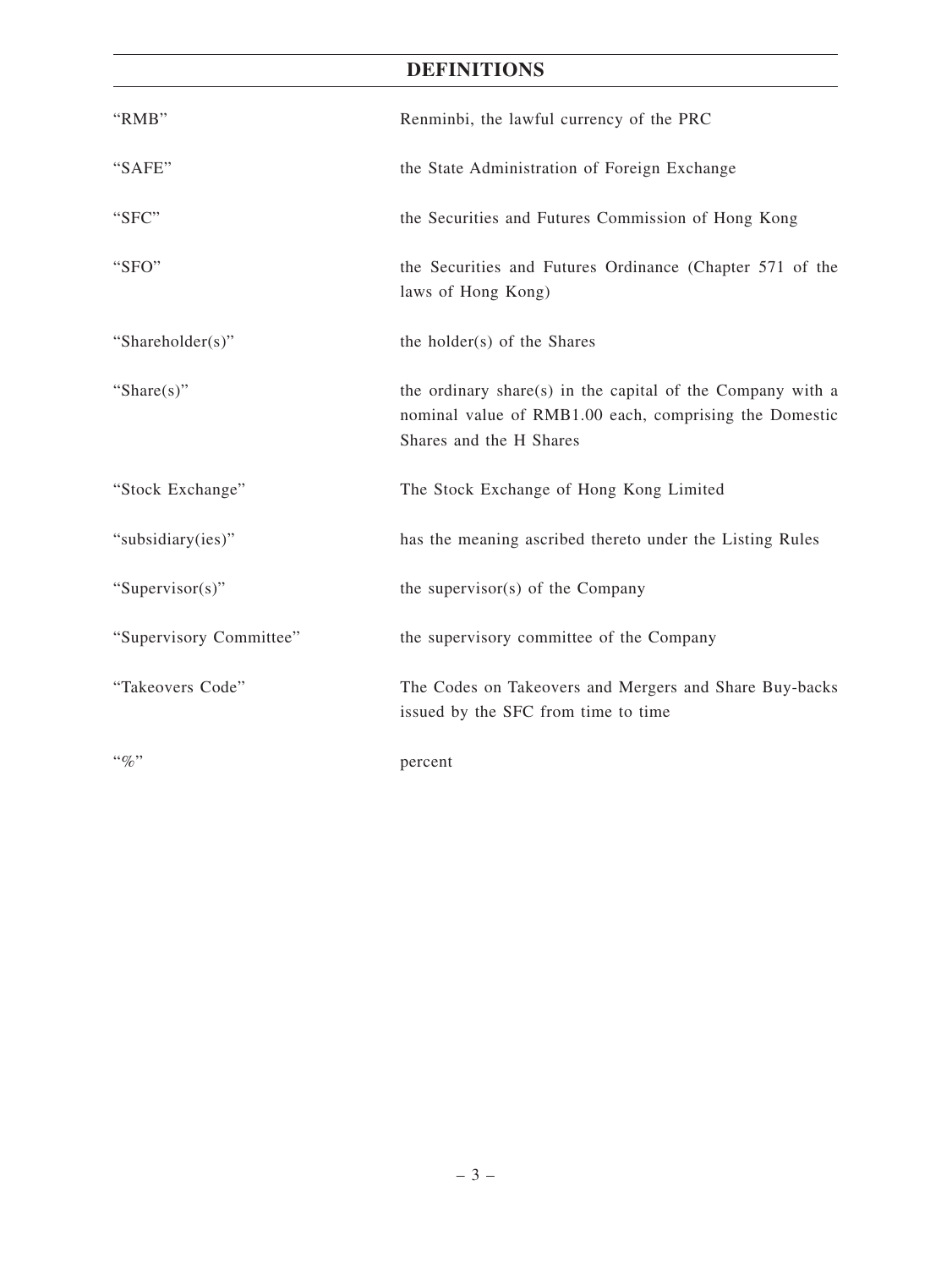

## **Zylox-Tonbridge Medical Technology Co., Ltd. 歸創通橋醫療科技股份有限公司**

(A joint stock company incorporated in the People's Republic of China with limited liability) **(Stock Code: 2190)**

*Executive Directors:* Dr. Jonathon Zhong Zhao *(Chairman)* Mr. Yang Xie Dr. Zheng Li

*Non-executive Directors:* Mr. Stephen Hui Wang Dr. Hai Lu Dr. Steven Dasong Wang

*Independent Non-executive Directors:* Dr. Jian Ji Mr. Hongze Liang Ms. Yun Qiu

*Registered office, headquarters and principal place of business in the PRC:* 1st & 2nd Floors, Building 1 No. 18 Keji Avenue Yuhang Street Yuhang District, Hangzhou Zhejiang, China

*Principal place of business in Hong Kong:* 40th Floor, Dah Sing Financial Centre No. 248 Queen's Road East Wanchai Hong Kong

April 13, 2022

*To the Shareholders*

Dear Sir or Madam,

### **(1) 2021 REPORT OF THE BOARD; (2) 2021 REPORT OF THE SUPERVISORY COMMITTEE; (3) 2021 FINANCIAL AUDITING REPORT; (4) 2021 PROFIT DISTRIBUTION PLAN; (5) RE-APPOINTMENT OF AUDITORS; (6) APPOINTMENT OF A NON-EXECUTIVE DIRECTOR; (7) APPOINTMENT OF A SUPERVISOR; (8) AUTHORIZATION TO THE BOARD TO FIX THE DIRECTORS' REMUNERATION; (9) GENERAL MANDATE TO ISSUE SHARES; (10) GENERAL MANDATE TO REPURCHASE H SHARES; (11) WORK REPORT OF THE INDEPENDENT NON-EXECUTIVE DIRECTORS FOR 2021; (12) NOTICE OF 2021 ANNUAL GENERAL MEETING; (13) NOTICE OF 2022 FIRST CLASS MEETING OF HOLDERS OF H SHARES; AND (14) NOTICE OF 2022 FIRST CLASS MEETING OF HOLDERS OF DOMESTIC SHARES**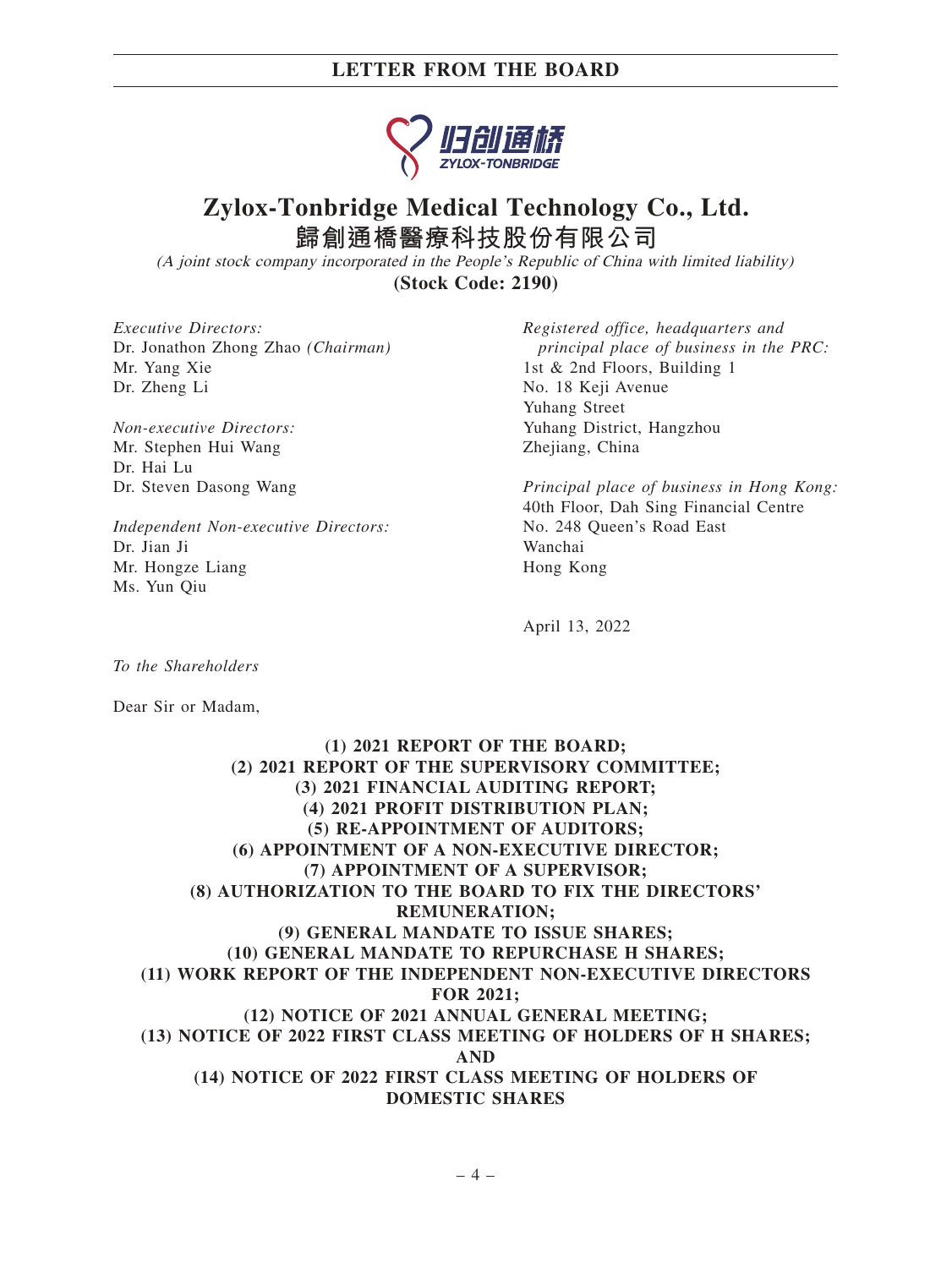#### **I. INTRODUCTION**

The AGM will be held at Meeting Room 202, 2nd Floor, Zylox-Tonbridge Industrial Park, No. 270 Shuyun Road, Cangqian Street, Yuhang District, Hangzhou, Zhejiang, the PRC on May 18, 2022 at 9:00 a.m., the notice of which is set out on pages 25 to 27 of this circular.

The Class Meeting of Holders of H Shares will be held at Meeting Room 202, 2nd Floor, Zylox-Tonbridge Industrial Park, No. 270 Shuyun Road, Cangqian Street, Yuhang District, Hangzhou, Zhejiang, the PRC on May 18, 2022 at 10:30 a.m. (or immediately after conclusion of the annual general meeting to be held on the same date or any adjournment thereof), the notice of which is set out on pages 28 to 30 of this circular.

The Class Meeting of Holders of Domestic Shares will be held at Meeting Room 202, 2nd Floor, Zylox-Tonbridge Industrial Park, No. 270 Shuyun Road, Cangqian Street, Yuhang District, Hangzhou, Zhejiang, the PRC on May 18, 2022 at 11:00 a.m. (or immediately after conclusion of the annual general meeting and the class meeting of holders of H shares to be held on the same date or any adjournment thereof), the notice of which is set out on pages 31 to 33 of this circular.

The purpose of this circular is to provide you with the information of certain resolutions to be considered at the AGM and the Class Meetings, so as to enable you to make an informed decision as to whether voting in favor of or against such resolutions.

#### **II. MATTERS TO BE RESOLVED AT THE AGM**

Resolutions to be proposed at the AGM for the Shareholders' consideration and approval by way of ordinary resolutions include: (1) 2021 report of the Board; (2) 2021 report of the Supervisory Committee; (3) 2021 financial auditing report; (4) 2021 profit distribution plan; (5) re-appointment of auditor; (6) appointment of Mr. Li Dongfang as a non-executive Director of the first session of the Board; (7) appointment of Mr. Liu Tao as a Supervisor of the first session of the Supervisory Committee; and (8) authorization to the Board to fix the Directors' remuneration.

Resolutions to be proposed at the AGM for the Shareholders' consideration and approval by way of special resolutions include: (9) general mandate to issue Shares; and (10) general mandate to repurchase H Shares.

Proposal to be proposed at the AGM for the Shareholders' review which is not subject to resolution includes: (11) work report of the independent non-executive Directors for 2021.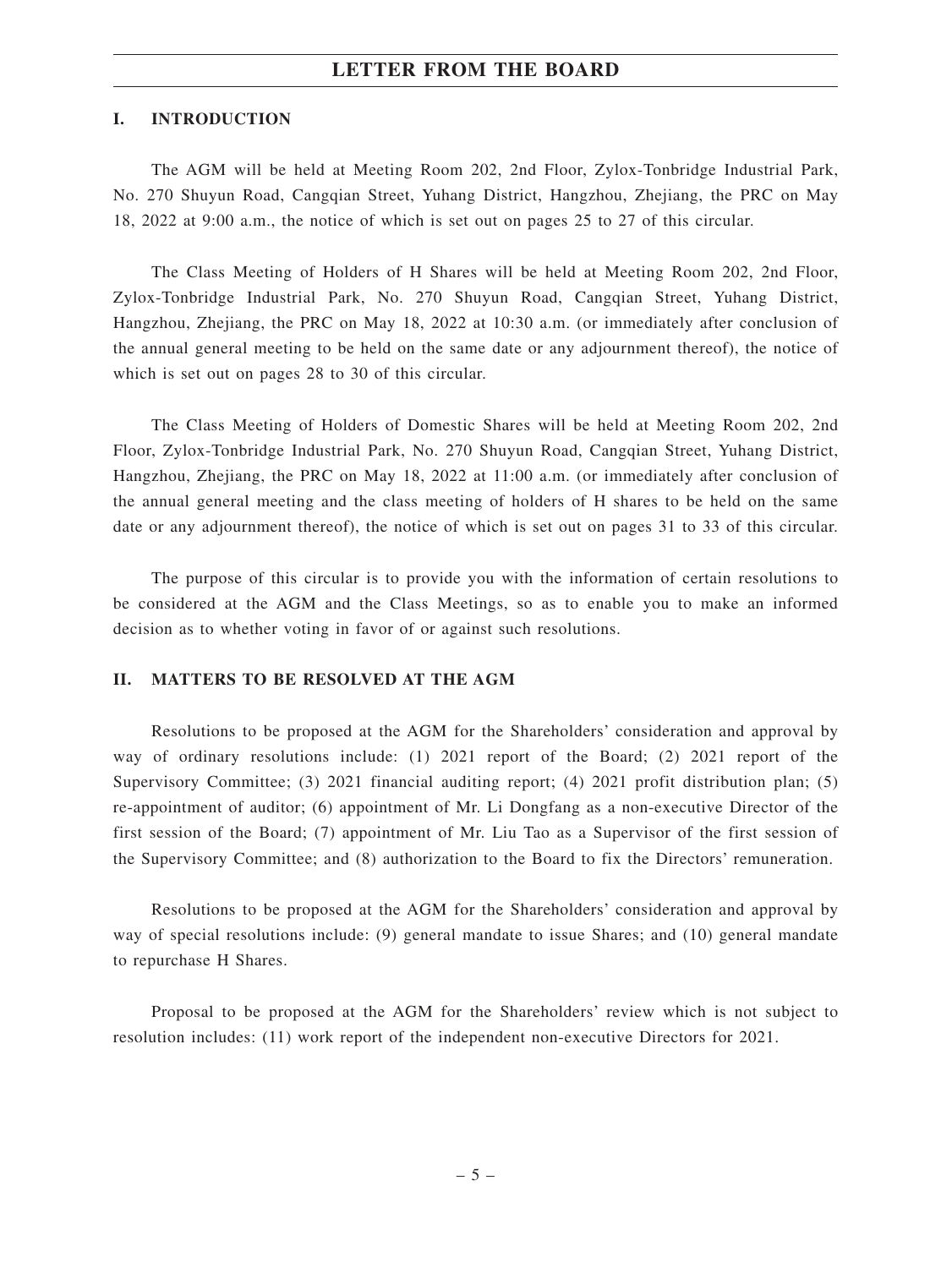Details of the matters to be resolved at the AGM are set out in the notice of the AGM on pages 25 to 27 of this circular. To enable you to get a better understanding of the resolutions to be proposed at the AGM and make informed decisions with sufficient and necessary information, we have provided particulars thereon in this circular and the accompanying appendices.

#### **ORDINARY RESOLUTIONS**

#### **(1) 2021 report of the Board**

An ordinary resolution will be proposed at the AGM to consider and approve the 2021 report of the Board, the full text of which is set out in the 2021 Annual Report.

#### **(2) 2021 report of the Supervisory Committee**

An ordinary resolution will be proposed at the AGM to consider and approve the 2021 report of the Supervisory Committee, the full text of which is set out in the 2021 Annual Report.

#### **(3) 2021 financial auditing report**

An ordinary resolution will be proposed at the AGM to consider and adopt the 2021 financial auditing report, the full text of which is set out in the 2021 Annual Report.

#### **(4) 2021 profit distribution plan**

An ordinary resolution will be proposed at the AGM to consider and approve the 2021 profit distribution plan. According to the financial status and the operation and development status of the Company, the Company did not have any profit available for distribution, and hence the Company has decided not to make profit distribution.

#### **(5) Re-appointment of auditor**

An ordinary resolution will be proposed at the AGM to consider and approve the re-appointment of PricewaterhouseCoopers as the external auditors of the Company for 2022 with a term of one year, and authorized the Board to determine the specific matters, including but not limited to their remunerations, in relation to such appointment.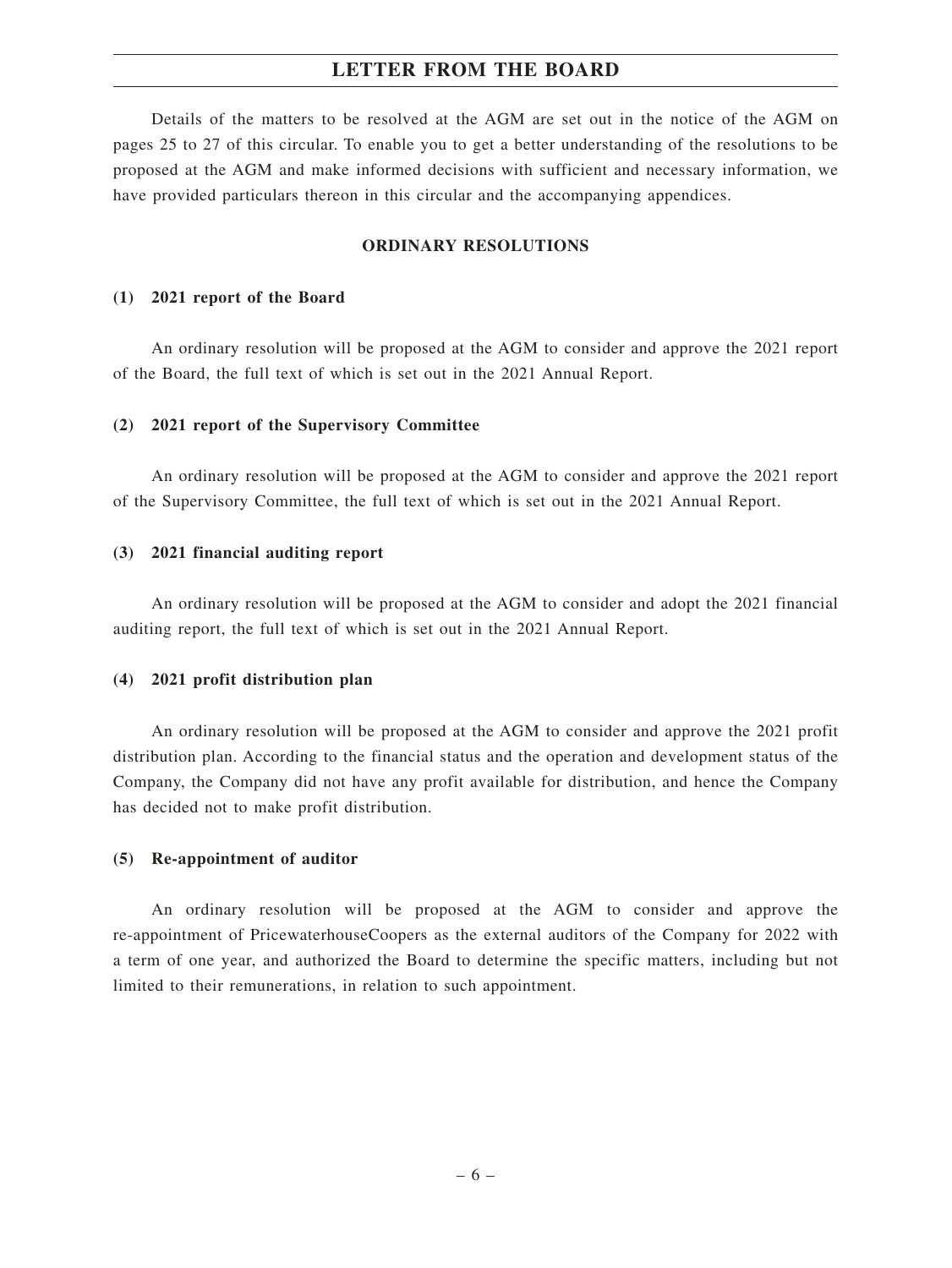## **(6) Appointment of Mr. Li Dongfang ("Mr. Li") as a non-executive Director of the first session of the Board**

Reference is made to the announcement of the Company dated April 7, 2022 in relation to the proposed appointment of a non-executive Director of the first session of the Board. On April 7, 2022, the Board has resolved and approved to nominate Mr. Li as a non-executive Director. Pursuant to the Articles of Association, the appointment of Mr. Li shall be subject to the approval by the Shareholders at the AGM.

The biographical details of Mr. Li are set out below:

Mr. Dongfang Li (李東方), aged 34, has served as an executive director of SDIC Fund Management Co., Ltd. (國投創新投資管理有限公司) since August 2015, focusing on investments on the healthcare industry. Before joining SDIC Fund Management Co., Ltd., he served as an analyst in the global investment research department of Goldman Sachs (Asia) LLC (高盛(亞洲)有 限責任公司) from August 2011 to March 2015. Mr. Li has also served as a director of Suzhou Ribo Life Science Co., Ltd. (蘇州瑞博生物技術股份有限公司) since October 2018, a director of EpimAb Biotherapeutics Inc. since June 2016, and a director of Sichuan Kelun-Biotech Biopharmaceutical Co., Ltd. (四川科倫博泰生物醫藥股份有限公司) since March 2021.

Mr. Li received a bachelor's degree in management from the University of International Business and Economics in 2009 and a master's degree in economics from the University of International Business and Economics in 2011. Mr. Li has been a chartered financial analyst since June 2015.

Taking into consideration of the diversity perspectives (including but not limited to gender, age, cultural and educational background, professional experience, length of service, skills and knowledge), the Board is satisfied that Mr. Li is of such character, integrity and experience commensurating with the office of a non-executive Director.

The term of office of Mr. Li shall commence from the date of approval at the AGM until the expiry of the term of the first session of the Board. Mr. Li shall be eligible for re-election upon the expiry of his term of office. The Company will enter into a three-year service contract with Mr. Li upon approval at the AGM. Mr. Li will not receive any remuneration from the Company for acting as a non-executive Director.

Save as disclosed above, Mr. Li does not have any relationship with any director, supervisor, senior management or substantial Shareholders of the Company, nor does he hold any other positions in the Company or any of its subsidiaries, or hold any directorships in other listed companies in the last three years.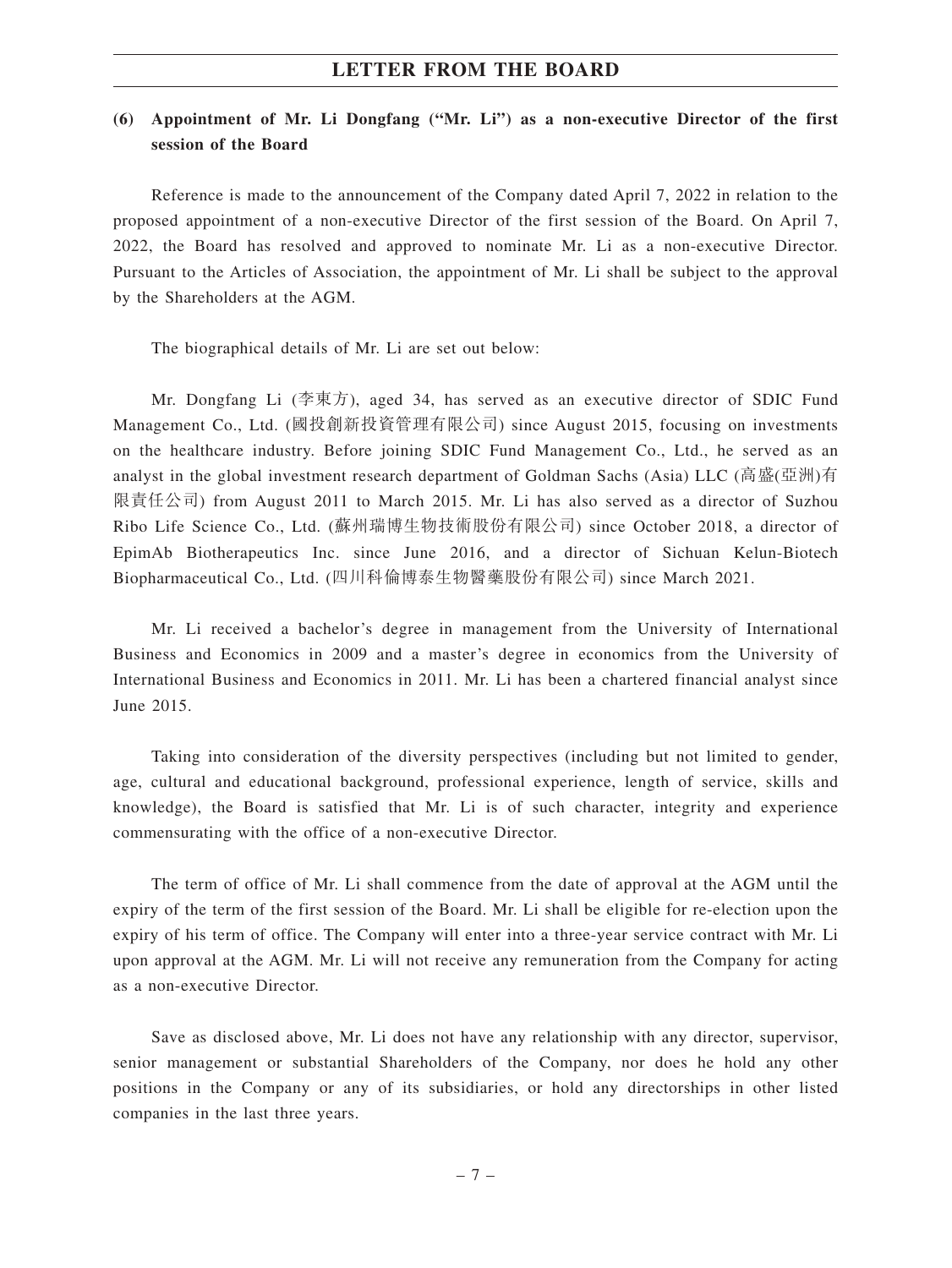Mr. Li does not have or is not deemed to have any interests or short positions in the shares, underlying shares or debentures of the Company or any of its associated corporations (within the meaning of Part XV of the SFO).

Save as disclosed above, the Board is not aware of any other matters in relation to the proposed appointment of Mr. Li that need to be brought to the attention of the Shareholders nor any information that is required to be disclosed pursuant to Rules  $13.51(2)(h)$  to (v) of the Listing Rules.

## **(7) Appointment of Mr. Liu Tao ("Mr. Liu") as a Supervisor of the first session of the Supervisory Committee**

Reference is made to the announcement of the Company dated April 7, 2022 in relation to the proposed appointment of a Supervisor. On April 7, 2022, the Supervisory Committee has resolved and approved to nominate Mr. Liu as a Supervisor of the first session of the Supervisory Committee. Pursuant to the Articles of Association, the appointment of Mr. Liu shall be subject to the approval by the Shareholders at the AGM.

The biographical details of Mr. Liu are set out below:

Mr. Tao Liu (劉濤), aged 42, has served as a vice president of the registration and regulatory affairs department of the Company since January 2021. Before joining the Company, Mr. Liu served as the director of the China registration and regulatory affairs department in Edwards Lifesciences China, leading the entire China registration and regulatory affair team, from June 2016 to December 2020, and worked in the China medical registration and regulatory affairs department at Johnson & Johnson Medical China from 2006 to 2016.

Mr. Liu received a bachelor's degree in Bio-Chemical Engineering from Beijing University of Chemical Technology in 2002.

The term of office of Mr. Liu shall commence from the date of approval at the AGM until the expiry of the term of the first session of the Supervisory Committee. Mr. Liu shall be eligible for re-election upon the expiry of his term of office. The Company will enter into a three-year service contract with Mr. Liu upon approval at the AGM. Mr. Liu will not receive any remuneration from the Company for acting as the Shareholders' representative supervisor.

Save as disclosed above, Mr. Liu does not have any relationship with any director, supervisor, senior management or substantial Shareholders of the Company, nor does he hold any other positions in the Company or any of its subsidiaries, or hold any directorships in other listed companies in the last three years.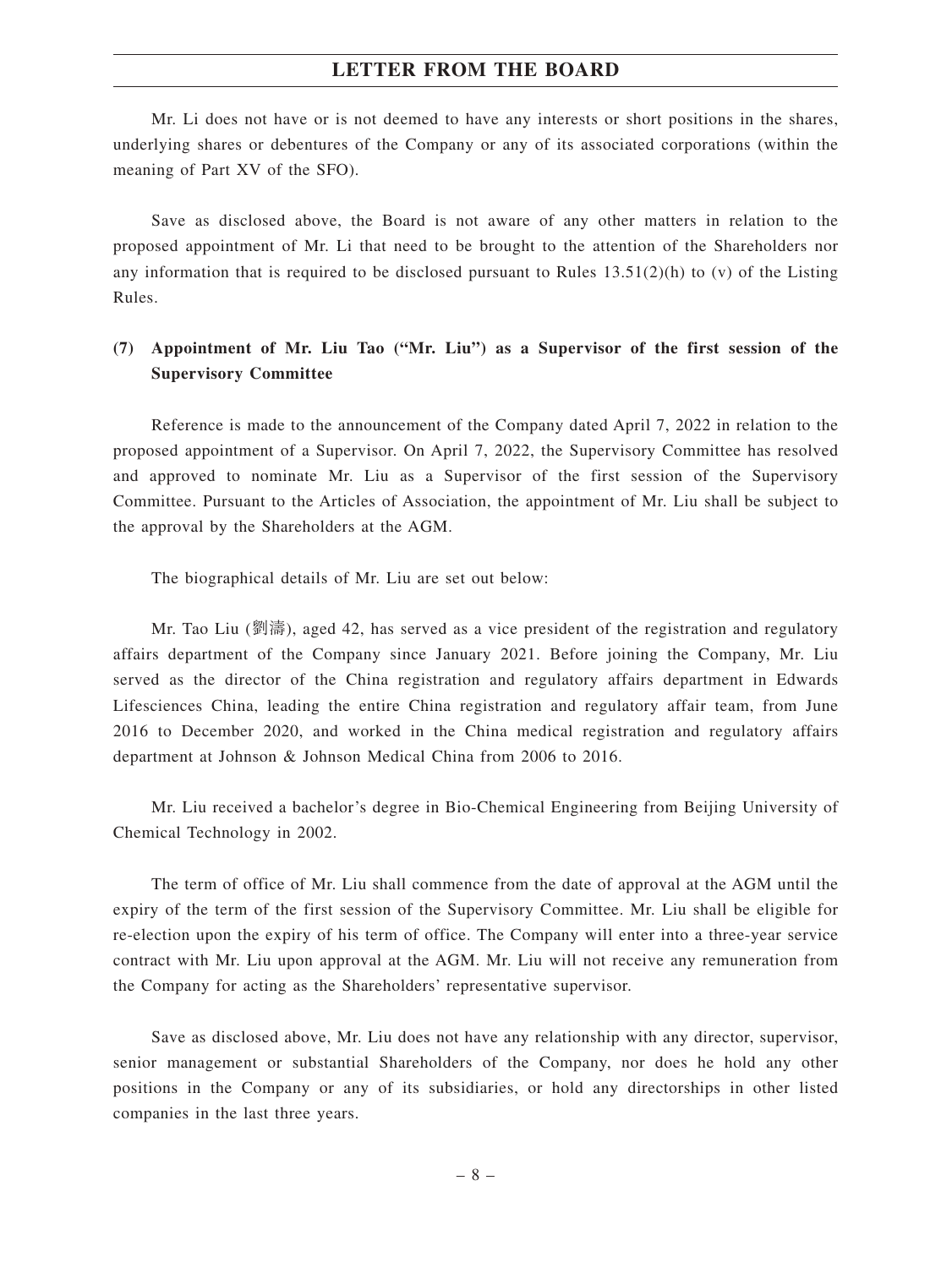Mr. Liu does not have or is not deemed to have any interests or short positions in the shares, underlying shares or debentures of the Company or any of its associated corporations (within the meaning of Part XV of the SFO).

Save as disclosed above, the Supervisory Committee is not aware of any other matters in relation to the proposed appointment of Mr. Liu that needs to be brought to the attention of the Shareholders nor any information that is required to be disclosed pursuant to Rules  $13.51(2)(h)$  to (v) of the Listing Rules.

#### **(8) Authorization to the Board to fix the Directors' remuneration**

An ordinary resolution will be proposed at the AGM to consider and approve the authorization to the Board to fix the Directors' remuneration.

#### **SPECIAL RESOLUTIONS**

#### **(9) General mandate to issue Shares**

In accordance with the requirements of relevant laws, regulations, the Listing Rules and other normative documents, and based on the practices of the capital market, it is proposed at the AGM to grant the Board a general mandate to issue Shares, to allot, issue or otherwise deal with additional Domestic Shares and the H Shares of not more than 20% of the respective total issued number of the Domestic Shares and the H Shares, and authorize the Board to make corresponding amendments to the Articles of Association as it deems appropriate to reflect the capital structure of the Company as a result of the additional Shares allotted or issued under such mandate. Details are as follows:

#### *A. Subject of mandate*

The specific scope of the mandate includes but not limited to:

(a) granting of a general mandate to the Board, subject to market conditions and the needs of the Company, separately or concurrently issue, allot and deal with additional Domestic Shares and/or H Shares during the Relevant Period (as defined below), and each of the number of the Domestic Shares and/or H Shares to be allotted or agreed conditionally or unconditionally to be allotted by the Board shall not exceed 20% of the respective number of Domestic Shares and/or H Shares in issue on the date of passing of such resolution at the AGM (including but not limited to ordinary shares, preference shares, securities convertible into Shares, options and warrants or similar right which may subscribe for any Share or above convertible securities), and decide to make or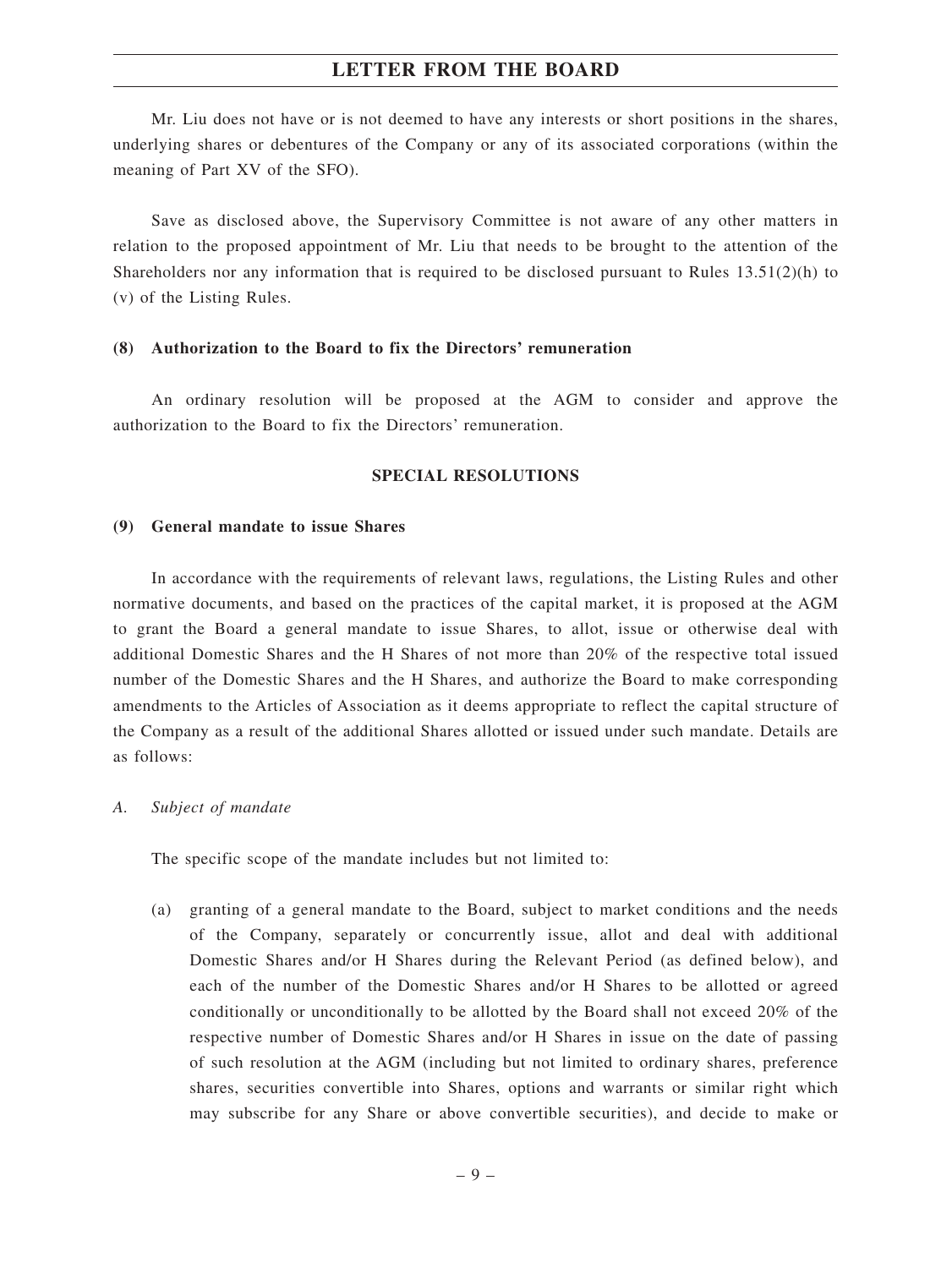grant offers for sale, offers, agreements, share options, power to exchange for or convert into Shares or other powers as required or may be required to allot Shares. Notwithstanding the Issue Mandate as set out above, provided that the allotment of Shares will effectively alter the control of the Company, the Board is required to obtain prior authorization at a general meeting by way of a special resolution to allot such Shares;

- (b) the Board be authorized to formulate and implement detailed issuance plan in the exercise of the above-mentioned Issue Mandate, including but not limited to the class of new shares to be issued, pricing mechanism and/or issuance/conversion/exercise price (including price range), form of issuance, number of shares to be issued, allottees and use of proceeds, time of issuance, period of issuance and whether to allot shares to existing Shareholders;
- (c) the Board be authorized to engage professional advisers for matters related to the issuance, and to approve and execute all acts, deeds, documents and other related matters which are necessary, appropriate or advisable for share issuance; to approve and execute, on behalf of the Company, agreements related to the issuance, including but not limited to underwriting agreements, placing agreements, engagement agreements of professional advisers;
- (d) the Board be authorized to approve and execute, on behalf of the Company, documents in connection with the issuance of Shares to be submitted to relevant regulatory authorities, to carry out relevant approval procedures required by regulatory authorities and place where the Company is listed, and to complete all necessary filings, registrations and records procedures with the relevant government authorities of the PRC, Hong Kong and/or any other regions and jurisdictions (if applicable);
- (e) the Board be authorized to amend, as required by regulatory authorities within or outside the PRC, the related agreements and statutory documents; and
- (f) the Board be authorized to increase the registered capital of the Company after the issuance and to make corresponding amendments to the Articles of Association relating to share capital and shareholdings, etc., and to authorize the operating management of the Company to carry out the relevant procedures.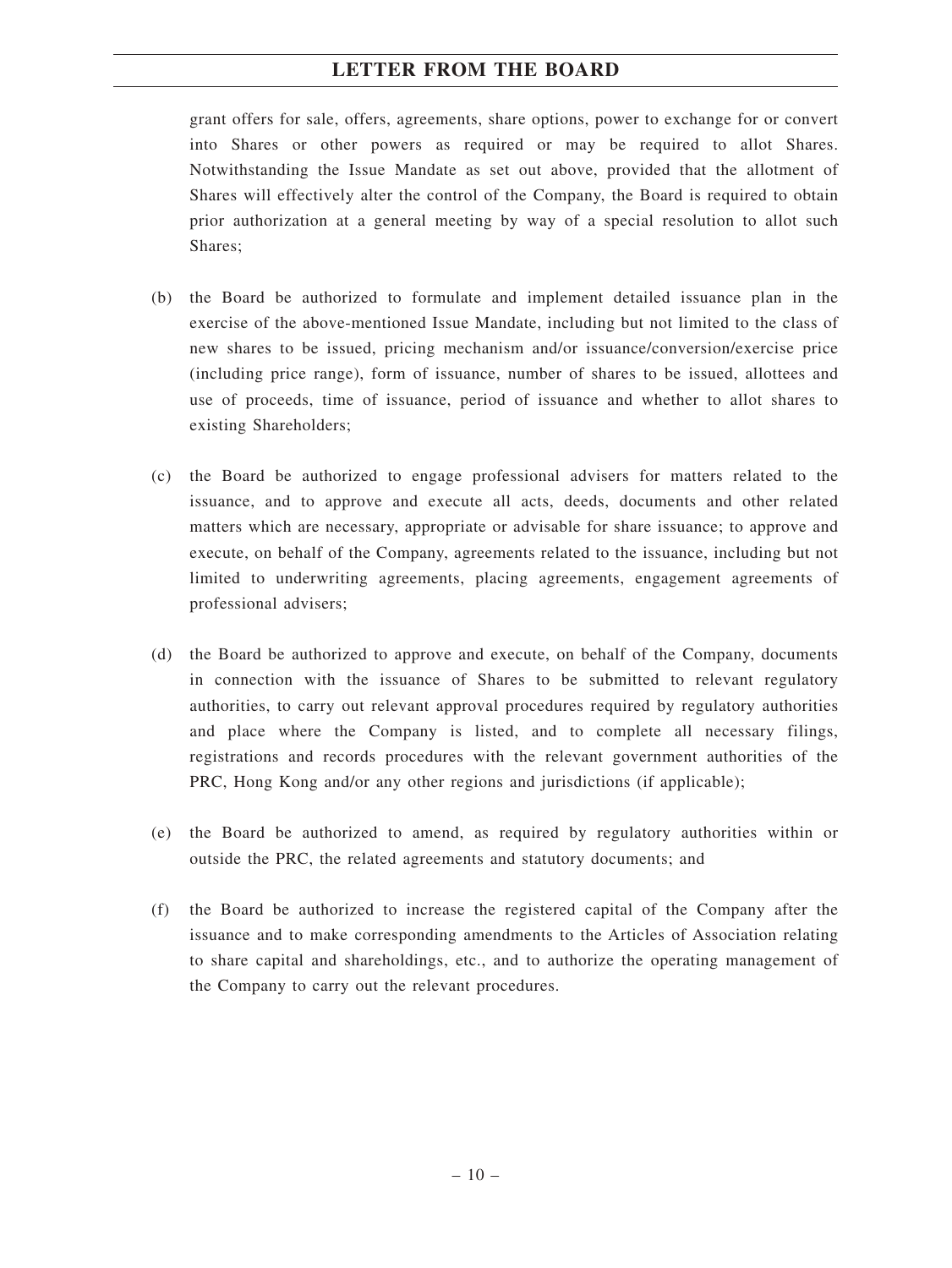#### *B. Term of the mandate*

Except that the Board may make or grant offers, agreements, options during the Relevant Period (as defined below) in relation to the issuance of Shares, which might require further promotion or implementation after the end of the Relevant Period, the exercise of the Issue Mandate shall be within the Relevant Period.

The "Relevant Period" represents the period from the approval of the resolution as a special resolution at the AGM until the earliest of:

- (a) conclusion of the next annual general meeting of the Company;
- (b) expiration of the 12-month period from the date on which the resolution is approved at the AGM;
- (c) the revocation or variation of the Issue Mandate under the resolution by a special resolution at any general meeting of the Company.

The Board may only exercise the issuance plan in accordance with the Company Law of the People's Republic of China, the Securities Law of the People's Republic of China, the Listing Rules or all applicable laws, regulations and provisions of any other governments or regulatory authorities, and subject to obtaining approvals from the relevant government agencies.

#### **(10) General mandate to repurchase H shares**

In accordance with the requirements of relevant laws, regulations, the Listing Rules and other normative documents, in order to provide flexibility to the Directors in any event that it becomes desirable to repurchase H Shares, it is proposed at the AGM to grant the Board a general mandate to repurchase H Shares issued on the Stock Exchange with an aggregate nominal value of not exceeding 10% of the aggregate nominal value of H Shares in issue and to authorize the Board to do all such deeds, acts, matters and business necessary or desirable for the purpose of or in connection with the exercise of the general mandate to repurchase H Shares. Details are as set out below:

#### *A. Subject of the mandate*

The specific scope of the mandate includes but not limited to: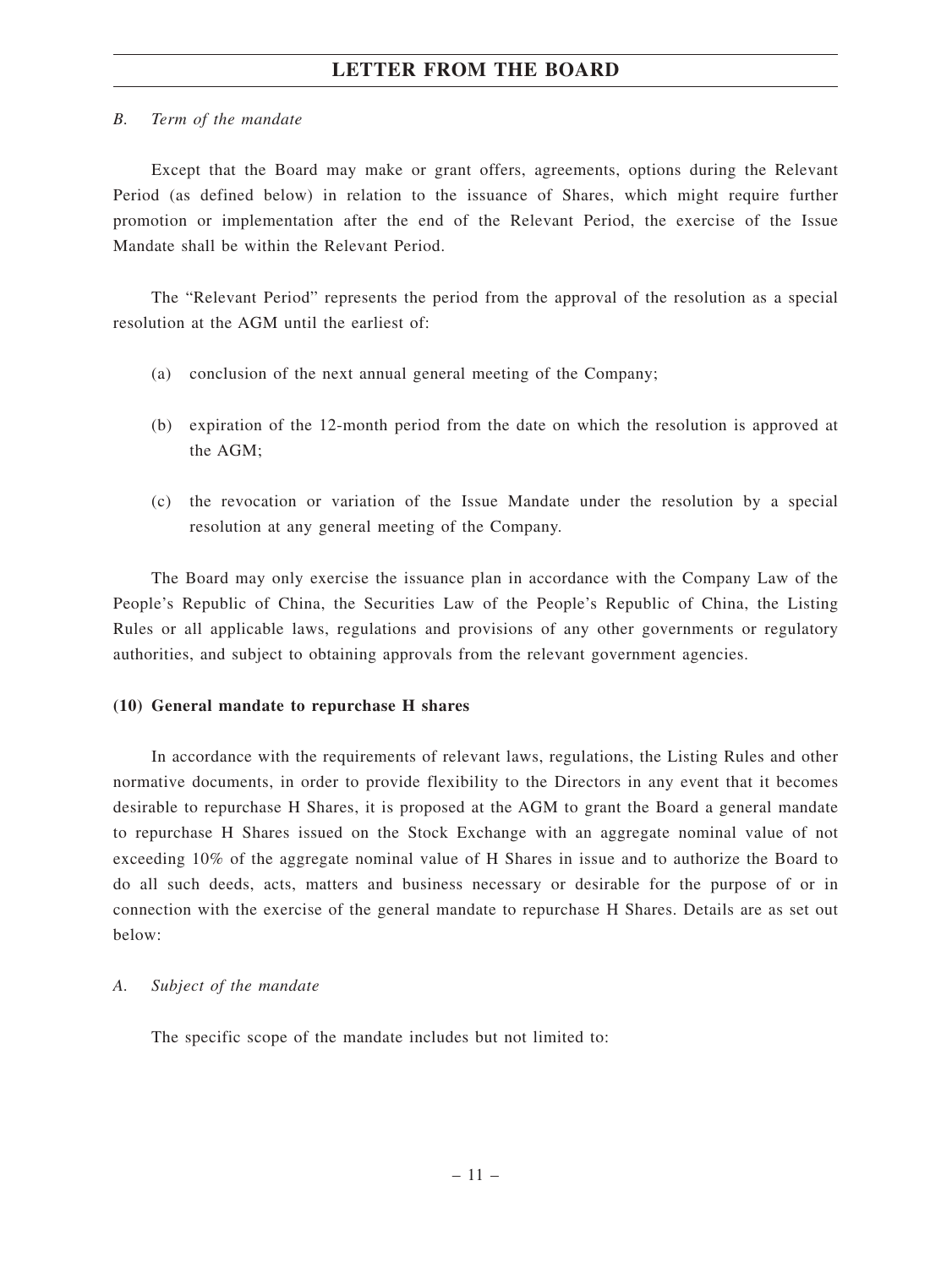- (a) granting of a conditional general mandate to the Board to repurchase H Shares in issue at the Stock Exchange in accordance with market conditions and needs of the Company, provided that the number of repurchased H Shares shall not exceed 10% of the total number of H Shares in issue on the date of passing the special resolution at the AGM and the Class Meetings;
- (b) the Board be authorized to do all such deeds, acts, matters and business necessary or desirable for the purpose of or in connection with the exercise of the general mandate to repurchase H Shares, including but not limited to amendments to the Articles of Association and the cancellation of the repurchased H Shares after such general mandate has been exercised.

The Company Law of the PRC (to which the Company is subject) provides that a joint stock limited company incorporated in the PRC may not repurchase its shares unless such repurchase is effected for (a) reducing its share capital; (b) a merger with another entity that holds the shares of the Company; (c) granting shares for the employee stock ownership plan or share incentive; (d) the repurchase is made at the request of its shareholders who disagree with shareholders' resolutions in connection with merger or division of the company; (e) the repurchased shares are used for the corporate bonds convertible into shares of the listed company; or (f) the repurchase is necessary for maintaining the value of the listed company and the interests of its shareholders. The Articles of Association provide that, subject to obtaining the approval of the relevant regulatory authorities and complying with the Articles of Association, share repurchase may be effected by the Company for the reduction of its share capital, a merger between itself and another entity that holds its shares, the employee stock ownership plan or share incentive, the request of its shareholders who disagree with shareholders' resolutions in connection with merger or division of the company, the conversion of convertible corporate bonds issued by the listed company, maintenance of the value of the company and the interests of its shareholders, or in circumstances permitted by law or administrative regulations.

The Listing Rules permit shareholders of a PRC joint stock limited company to grant a general mandate to the Board to repurchase H shares of such company that is listed on the Stock Exchange. Such Repurchase Mandate is required to be given by way of a special resolution passed by shareholders at the AGM and special resolutions passed by holders of domestic shares and holders of H shares in separate class meetings.

As the H Shares are traded on the Stock Exchange in Hong Kong Dollars and the price payable by the Company for any repurchase of H Shares will, therefore, be paid in Hong Kong Dollars, the approvals of SAFE and other relevant government authorities are required for any repurchase of H Shares.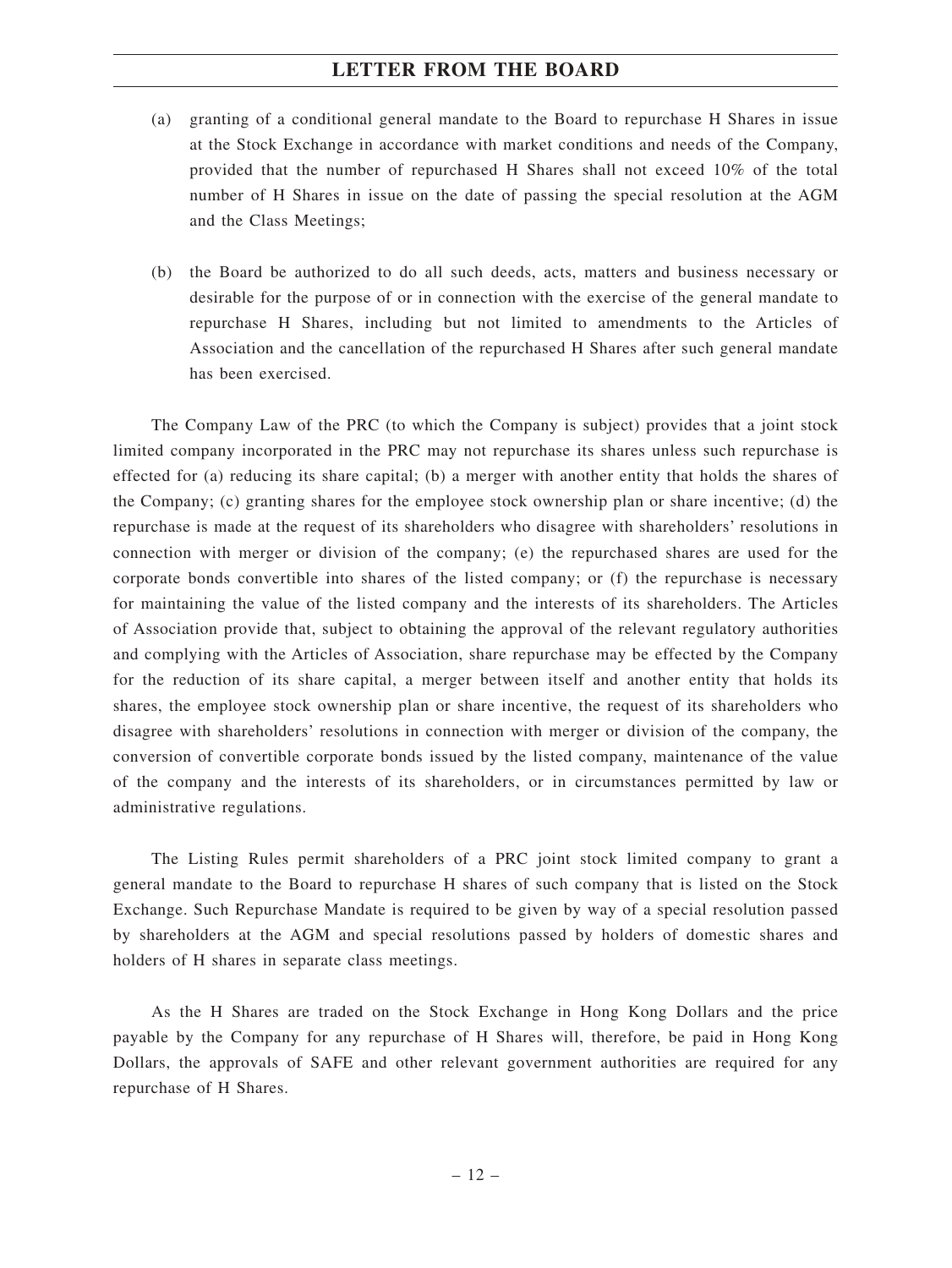In accordance with the requirements of the Articles of Association applicable to capital reduction, if the Company reduces its registered capital, a balance sheet and an inventory of assets should be prepared. Prior to exercising the Repurchase Mandate, the Company will have to notify its creditors in writing of the passing of such special resolutions and the possible reduction of the registered capital of the Company. The Company shall notify its creditors within 10 days after the passing of such special resolutions and also by way of publication of announcement in newspaper within 30 days after the passing of such special resolutions. Creditors then have a period of up to 30 days after the Company's written notification or if no such notification has been received, up to 45 days after the first publication of the newspaper announcement to require the Company to repay amounts due to them or to provide guarantees in respect of such amounts.

#### *B. Conditions precedent*

The repurchase is conditional upon satisfaction of each of the following condition:

- (a) the special resolutions regarding the grant of the Repurchase Mandate having been approved at the AGM and the Class Meetings;
- (b) the Company having obtained the approval from and/or filed to the SAFE (or its successor authority) and/or any other regulatory authorities (if applicable) as may stipulated under the PRC laws, rules and regulations; and
- (c) the Company has not being required by any of its creditors to repay or to provide guarantee in respect of any amount due to any of them (or if the Company is so required by any of its creditors, the Company having, in its absolute discretion, repaid or provided guarantee in respect of such amount) pursuant to the provisions of the Articles of Association. If the Company determines to repay any amount to any of its creditors in circumstances described under conditions above, it expects to do so out of its internal resources. The Board will not exercise the Repurchase Mandate if the abovementioned conditions are not satisfied.

#### *C. Term of the mandate*

The term of the Repurchase Mandate shall commence from consideration and approval at the AGM and Class Meetings until the following dates (whichever is earlier):

(a) the conclusion of the next annual general meeting of the Company of which time it shall lapse unless, by special resolutions passed at that meeting, the authority is renewed, either unconditionally or subject to conditions; or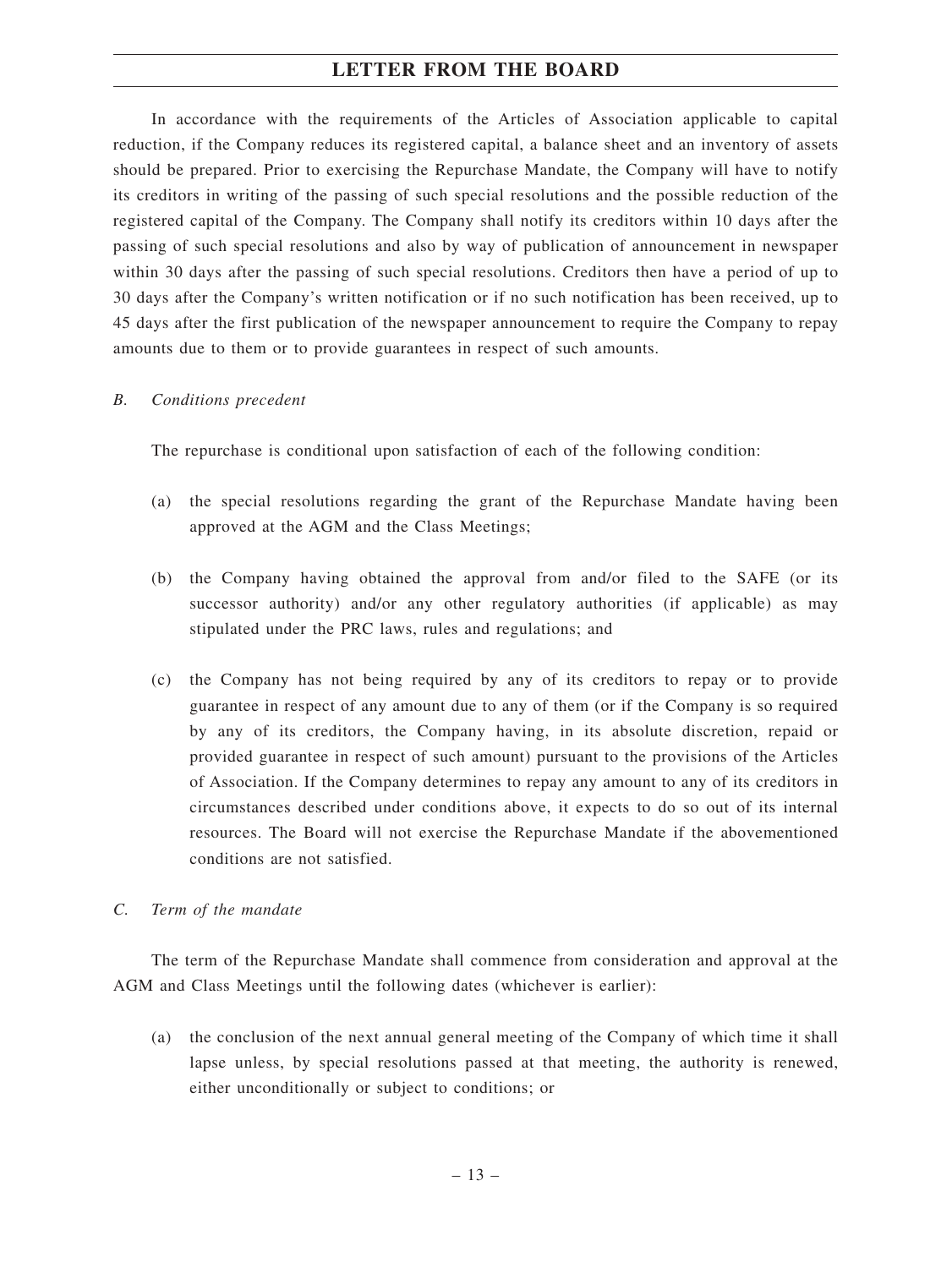(b) the revocation or variation of the Repurchase Mandate under the resolution by a special resolution at the next general meeting of the Company.

An explanatory statement containing all the information relating to the Repurchase Mandate is set out in Appendix I of this circular, which provides you with information reasonably required to make an informed decision as to whether voting in favor of or against the resolution regarding the grant of the Repurchase Mandate to the Board.

#### **As Reporting Document**

#### **(11) Work report of the independent non-executive Directors for 2021**

The work report of the independent non-executive Directors for 2021, as set out in Appendix I of this circular, has been reviewed by the Board on April 7, 2022, and is hereby proposed at the AGM for review by the Shareholders, which is not subject to resolution.

#### **III. AGM**

The notice convening the AGM at Meeting Room 202, 2nd Floor, Zylox-Tonbridge Industrial Park, No. 270 Shuyun Road, Cangqian Street, Yuhang District, Hangzhou, Zhejiang, the PRC on May 18, 2022 at 9:00 a.m. is set out on pages 25 to 27 in this circular. For the purpose of determining the H Shareholders entitled to attend and vote at the AGM, the register of members of H Shares will be closed from May 13, 2022 to May 18, 2022 (both days inclusive). H Shareholders and Domestic Shareholders whose names appear on the register of members of the Company on May 18, 2022 are entitled to attend and vote at the AGM. In order to qualify for the entitlement to attend and vote at the above AGM, H Shareholders must lodge all transfer forms accompanied by the relevant H share certificates with the Company's H share registrar, Tricor Investor Services Limited, at Level 54, Hopewell Centre, 183 Queen's Road East, Hong Kong by no later than 4:30 p.m. on May 12, 2022.

The proxy form for use at the AGM is enclosed in this circular and published on the website of the Stock Exchange (www.hkexnews.hk).

If you intend to attend the AGM by proxy, you are required to return the duly completed accompanying proxy form according to the instructions printed thereon. Shareholders who intend to attend the AGM by proxy are required to duly complete the proxy form and return the same to Tricor Investor Services Limited, at Level 54, Hopewell Centre, 183 Queen's Road East, Hong Kong (for holders of H Shares) or the Company's office at No. 270, Shuyun Road, Cangqian Street, Yuhang District, Hangzhou, Zhejiang Province, the PRC (for holders of Domestic Shares) as soon as practicable but in any event not less than 24 hours before the time appointed for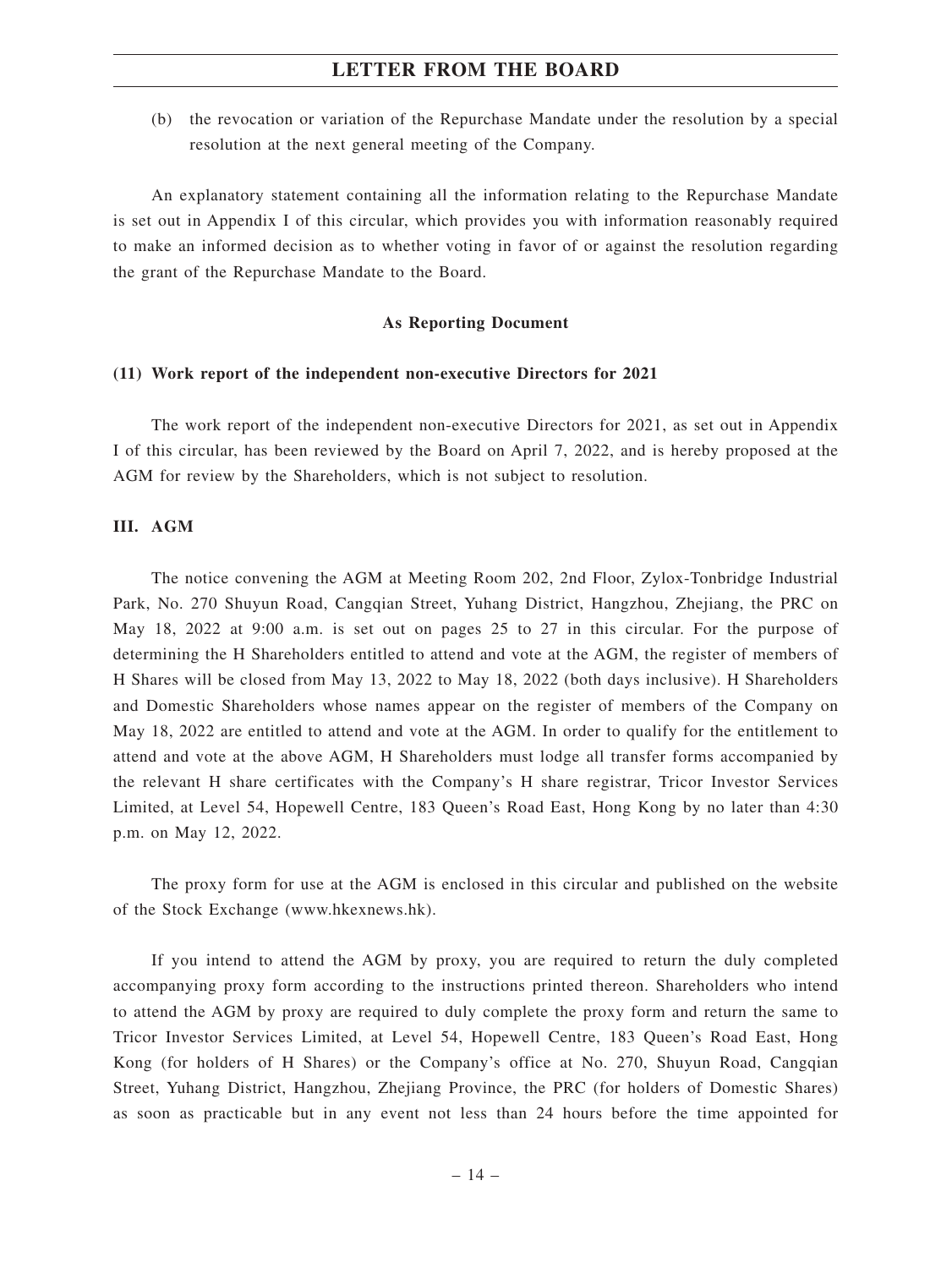holding the AGM (i.e. May 17, 2022 at 9:00 a.m.), or any adjourned meeting thereof (as the case may be). Completion and return of the proxy form will not preclude you from attending and voting in person at the AGM, and will not preclude you from viewing and listening to the AGM online if you so wish.

#### **IV. CLASS MEETING OF HOLDERS OF H SHARES**

The Class Meeting of Holders of H Shares will be held at Meeting Room 202, 2nd Floor, Zylox-Tonbridge Industrial Park, No. 270 Shuyun Road, Cangqian Street, Yuhang District, Hangzhou, Zhejiang, the PRC on May 18, 2022 at 10:30 a.m. (or immediately after conclusion of the AGM to be held on the same date or any adjournment thereof), for the H Shareholders to consider and, if thought fit, approve the resolution in relation to grant of a general mandate to the Board to repurchase H Shares issued on the Stock Exchange with a total number of not exceeding 10% of the aggregate number of H Shares in issue and to authorize the Board to do all such deeds, acts, matters and business necessary or desirable for the purpose of or in connection with the exercise of the general mandate to repurchase H Shares.

For the purpose of determining the H Shareholders entitled to attend and vote at the Class Meeting of Holders of H Shares, the register of members of H Shares will be closed from May 13, 2022 to May 18, 2022 (both days inclusive). H Shareholders whose names appear on the register of members of the Company on May 18, 2022 are entitled to attend and vote at the Class Meeting of Holders of H Shares. In order to qualify for the entitlement to attend and vote at the above Class Meeting of Holders of H Shares, the H Shareholders must lodge all transfer forms accompanied by the relevant H share certificates with the Company's H share registrar, Tricor Investor Services Limited, at Level 54, Hopewell Centre, 183 Queen's Road East, Hong Kong by no later than 4:30 p.m. on May 12, 2022.

The proxy form for use at the Class Meeting of Holders of H Shares is enclosed in this circular and published on the website of the Stock Exchange (www.hkexnews.hk).

If you intend to attend the Class Meeting of Holders of H Shares by proxy, you are required to return the duly completed accompanying proxy form according to the instructions printed thereon. Shareholders who intend to attend the Class Meeting of Holders of H Shares by proxy are required to duly complete the proxy form and return the same to Tricor Investor Services Limited, at Level 54, Hopewell Centre, 183 Queen's Road East, Hong Kong as soon as practicable but in any event not less than 24 hours before the time appointed for holding the Class Meeting of Holders of H Shares (i.e. May 17, 2022 at 10:30 a.m.), or any adjourned meeting thereof (as the case may be). Completion and return of the proxy form will not preclude you from attending and voting in person at the Class Meeting of Holders of H Shares, and will not preclude you from viewing and listening to the Class Meeting of Holders of H Shares online if you so wish.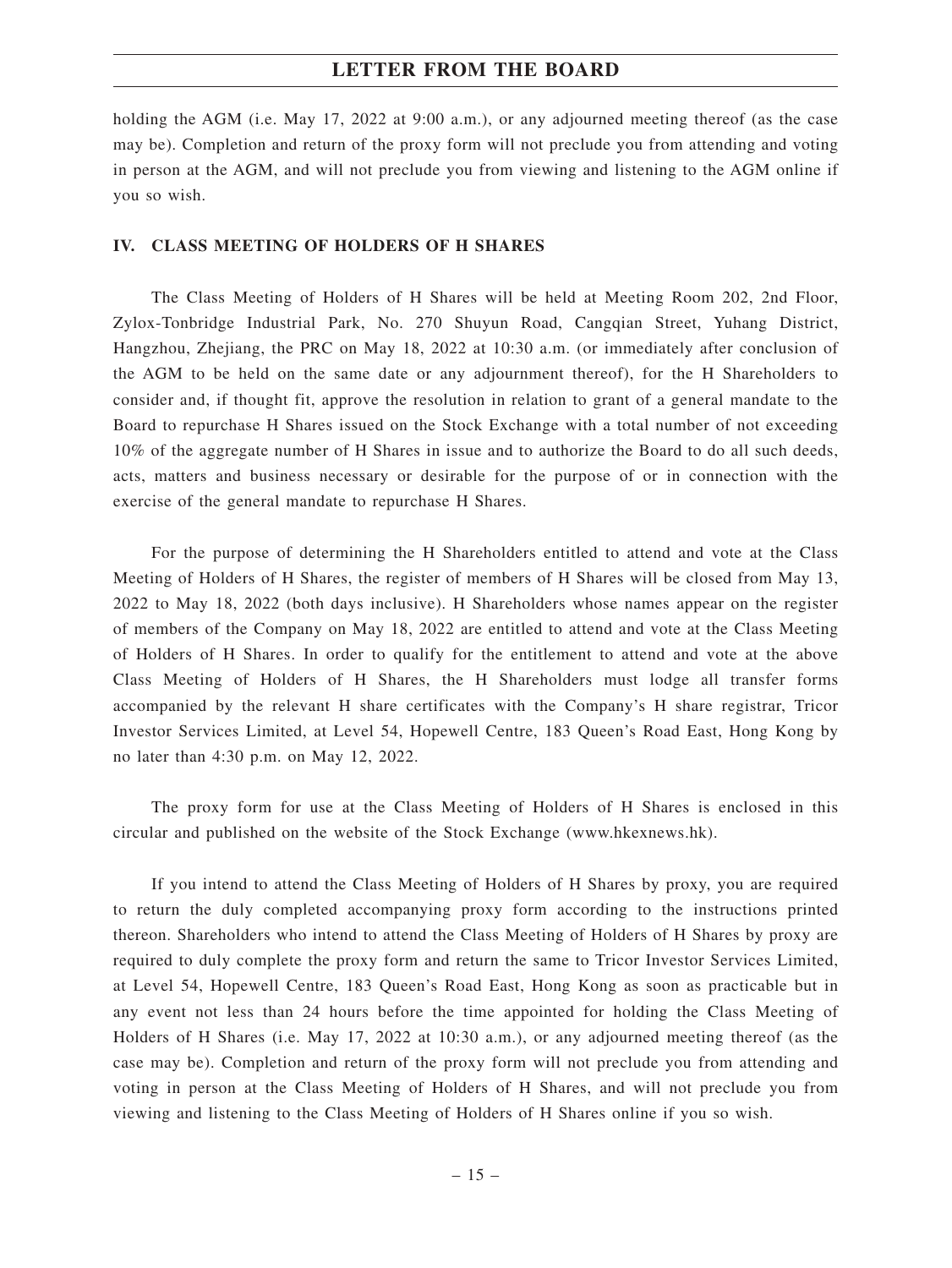#### **V. CLASS MEETING OF HOLDERS OF DOMESTIC SHARES**

The Class Meeting of Holders of Domestic Shares will be held at Meeting Room 202, 2nd Floor, Zylox-Tonbridge Industrial Park, No. 270 Shuyun Road, Cangqian Street, Yuhang District, Hangzhou, Zhejiang, the PRC on May 18, 2022 at 11:00 a.m. (or immediately after conclusion of the AGM and the Class Meeting of Holders of H Shares to be held on the same date or any adjournment thereof), for the Domestic Shareholders to consider and, if thought fit, approve the resolution in relation to grant of a general mandate to the Board to repurchase H Shares issued on the Stock Exchange with a total number of not exceeding 10% of the aggregate number of H Shares in issue and to authorize the Board to do all such deeds, acts, matters and things necessary or desirable for the purpose of or in connection with the exercise of the general mandate to repurchase H Shares.

Domestic Shareholders whose names appear on the register of members of the Company on May 18, 2022 are entitled to attend and vote at the Class Meeting of Holders of Domestic Shares.

The proxy form for use at the Class Meeting of Holders of Domestic Shares is enclosed in this circular and published on the website of the Stock Exchange (www.hkexnews. hk).

If you intend to attend the Class Meeting of Holders of Domestic Shares by proxy, you are required to return the duly completed accompanying proxy form according to the instructions printed thereon. Shareholders who intend to attend the Class Meeting of Holders of Domestic Shares by proxy are required to duly complete the proxy form and return the same to the office of the Company, at No. 270, Shuyun Road, Cangqian Street, Yuhang District, Hangzhou, Zhejiang Province, the PRC as soon as practicable but in any event not less than 24 hours before the time appointed for holding the Class Meeting of Holders of Domestic Shares (i.e. May 17, 2022 at 11:00 a.m.), or any adjourned meeting thereof (as the case may be). Completion and return of the proxy form will not preclude you from attending and voting in person at the Class Meeting of Holders of Domestic Shares, and will not preclude you from viewing and listening to the Class Meeting of Holders of Domestic Shares online if you so wish.

#### **VI. RECOMMENDATIONS**

The Directors are of the opinion that, all the resolutions as set out in the notice of the AGM and the notices of Class Meetings for Shareholders' consideration and approval are in the interests of the Company and the Shareholders as a whole. Accordingly, the Directors recommend the Shareholders to vote in favor of all the resolutions to be proposed at the AGM and the Class Meetings.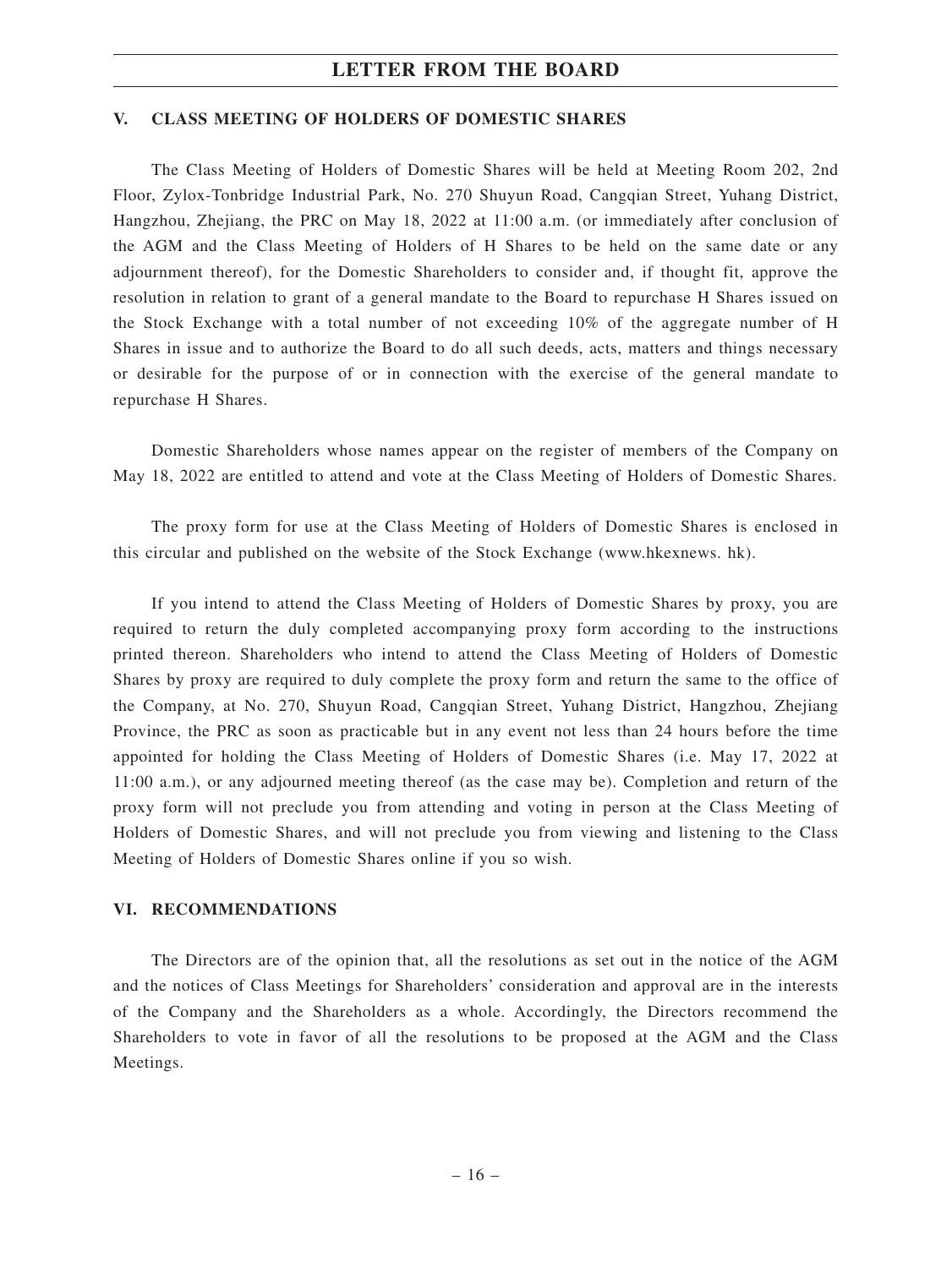#### **VII. ADDITIONAL INFORMATION**

Your attention is drawn to the additional information set out in the appendices to this circular.

#### **VIII. MISCELLANEOUS**

The English text of this circular shall prevail over the Chinese text for the purpose of interpretation.

> Yours faithfully **Zylox-Tonbridge Medical Technology Co., Ltd. 歸創通橋醫療科技股份有限公司 Dr. Jonathon Zhong Zhao** *Chairman and Executive Director*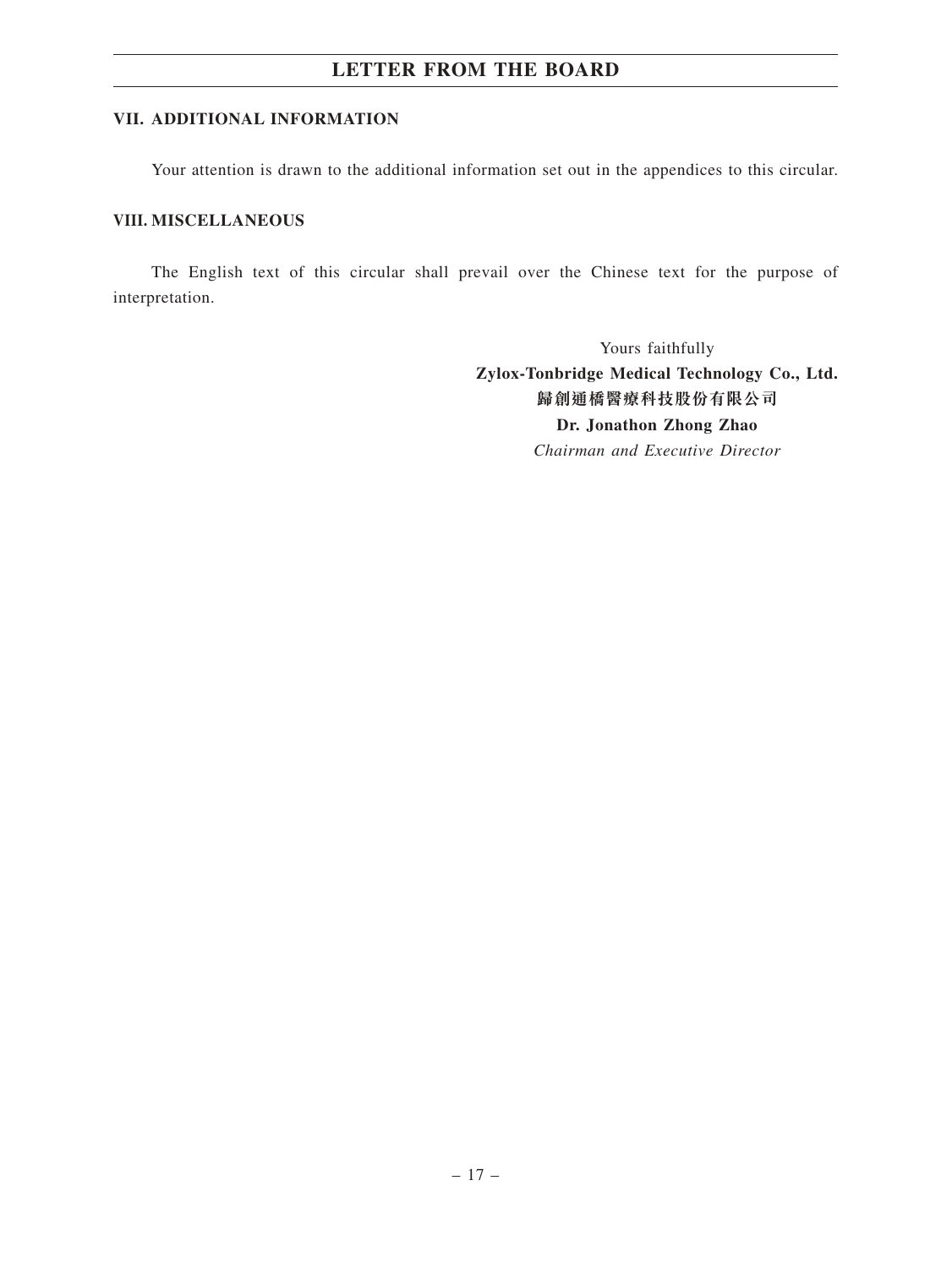*The following is an explanatory statement, as required by the Listing Rules, to provide you with the requisite information for your consideration of the Repurchase Mandate.*

#### **I. SHARE CAPITAL**

As at the Latest Practicable Date, the issued share capital of the Company comprised 324,619,744 H Shares and 7,781,257 Domestic Shares with a nominal value of RMB1.00 each. Subject to the passing of the resolution granting the Repurchase Mandate and on the basis that no further Shares are issued or repurchased between the Latest Practicable Date and the AGM, the Company may repurchase pursuant to the Repurchase Mandate a maximum of 32,461,974 H Shares which represent 10% of the total number of H Shares in issue as at the date of passing of the relevant resolution at the AGM.

#### **II. REASONS AND FUNDING OF THE REPURCHASE OF SHARES**

The Directors believe that it is in the best interests of the Company and the Shareholders as a whole to seek a general authority from the Shareholders to enable the Company to repurchase its H Shares on the Stock Exchange. Such repurchases may, depending on market conditions and funding arrangements at the time, lead to an enhancement of the net asset value per Share and/or its earnings per Share and will only be made when the Directors believe that such a repurchase will benefit the Company and the Shareholders as a whole.

Repurchases of Shares will be financed out of funds legally available for the purpose and in accordance with the Articles of Association, the Listing Rules and the applicable PRC laws and regulations. The amount of premium payable on repurchase may only be paid out of either the profits of the Company or out of the share premium account before or at the time the Shares are repurchased in the manner provided for under the PRC laws.

The Directors have no present intention to repurchase any Shares and they would only exercise the power to repurchase in circumstances where they consider that the repurchase would be in the best interests of the Company. The Directors consider that if the Repurchase Mandate were to be exercised in full at the current prevailing market value, it may not have a material adverse impact on the working capital and the gearing position of the Company, as compared with the positions disclosed in the audited consolidated financial statements of the Company as at December 31, 2021, being the date to which the latest published audited consolidated financial statements of the Company were made up. The number of H Shares to be repurchased on any occasion and the price and other terms upon which the same are repurchased will be decided by the Directors at the relevant time having regard to the circumstances then pertaining and in the best interest of the Company.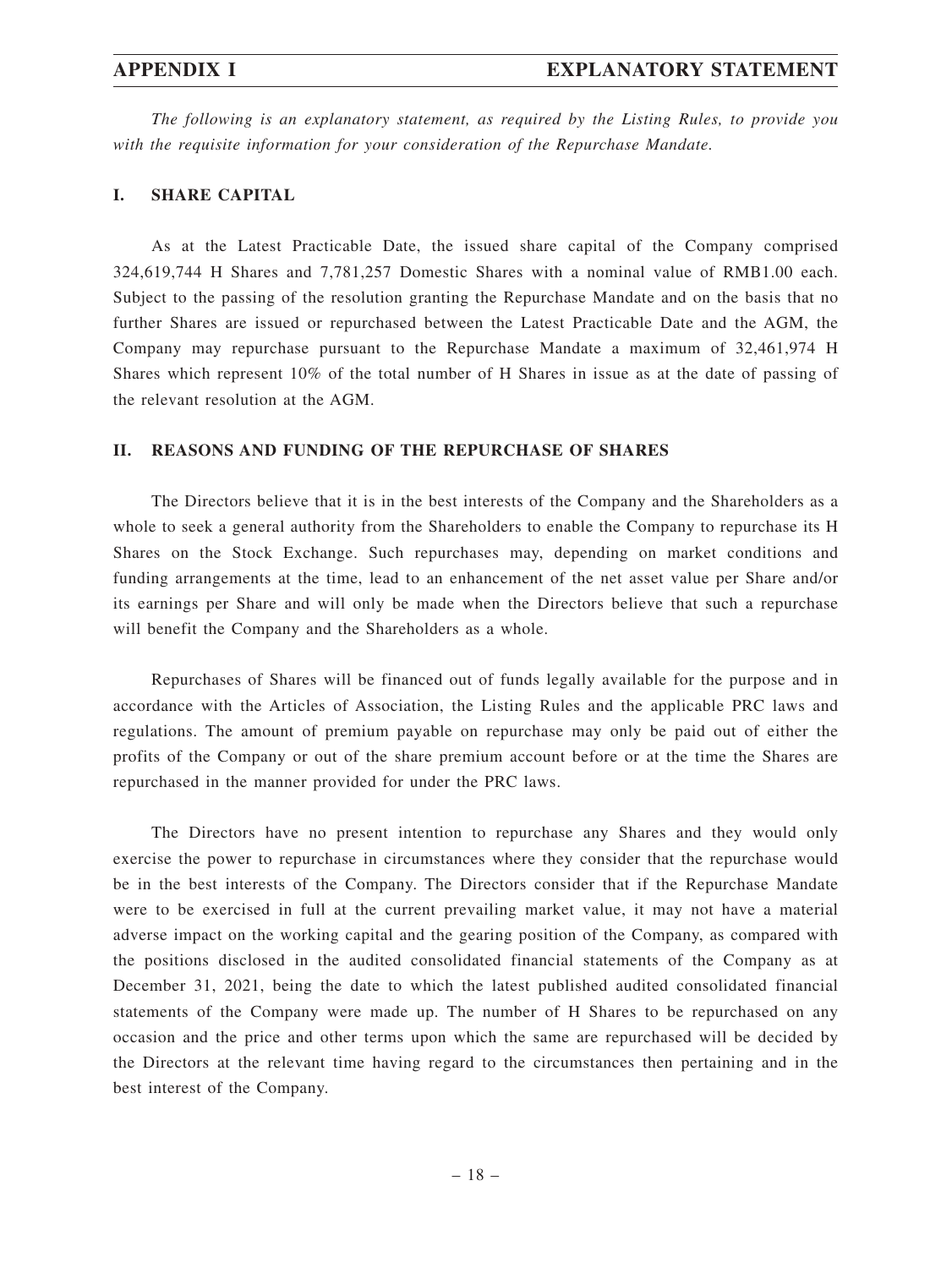#### **III. GENERAL**

To the best of their knowledge and belief, having made all reasonable enquiries, none of the Directors or any of their close associates, as defined in the Listing Rules, currently intends to sell any Shares to the Company or its subsidiaries under the Repurchase Mandate if the same is approved by the Shareholders and is exercised.

The Directors have undertaken to the Stock Exchange that, so far as the same may be applicable, they will exercise the Repurchase Mandate in accordance with the Listing Rules and the applicable PRC laws and regulations.

No core connected person, as defined in the Listing Rules, has notified the Company that he/she/it has a present intention to sell any Shares to the Company, or has undertaken not to do so, if the Repurchase Mandate is granted by the Shareholders at the AGM.

#### **IV. TAKEOVERS CODE**

If as a result of a repurchase of Shares by the Company pursuant to the Repurchase Mandate, a Shareholder's proportionate interest in the voting rights of the Company increases, such increase will be treated as an acquisition for the purposes of Rule 32 of the Takeovers Code. Accordingly, a Shareholder, or a group of Shareholders acting in concert, depending on the level of increase of the Shareholder's interest, could obtain or consolidate control of the Company and become obliged to make a mandatory offer in accordance with Rule 26 of the Takeovers Code. Save as disclosed below, the Directors are not aware of any consequences which would arise under the Takeover Codes as a result of any repurchase of Shares pursuant to the Repurchase Mandate.

Pursuant to a concert party agreement dated January 21, 2021 (the "**Concert Parties Agreement**") entered into by and between, among others, Dr. Jonathon Zhong Zhao (趙中), Dr. Shengping Sam Zhong (鍾生平), Dr. Zheng Li (李崢), Ms. Na Wei (衛娜), Zhuhai Tongqiao Investment Center (Limited Partnership) (珠海通橋投資中心(有限合夥)), Hangzhou Fujiang Investment Partnership (Limited Partnership) (杭州涪江投資合夥企業(有限合夥)), Zhuhai Guichuang Equity Investment Center (Limited Partnership) (珠海歸創股權投資中心(有限合夥)), Huzhou Guiqiao Enterprise Management Partnership (Limited Partnership) (湖州歸橋企業管理合 夥企業(有限合夥)), WEA Enterprises, LLC and Huzhou Yuyihui Investment Partnership (Limited Partnership) (湖州語意慧投資合夥企業(有限合夥)) (formerly known as Nanjing Yuyihui Investment Partnership (Limited Partnership) (南京語意慧投資合夥企業(有限合夥)) (each, a "**Concert Party**" and together, the "**Concert Parties Group**"), the Concert Parties agreed to act in concert to control the decision-making and operation management of the Company at Board meetings and Shareholders'meetings with effect from the date of the Concert Parties Agreement. In the event that they fail to reach such consensus, each of the Concert Parties shall exercise their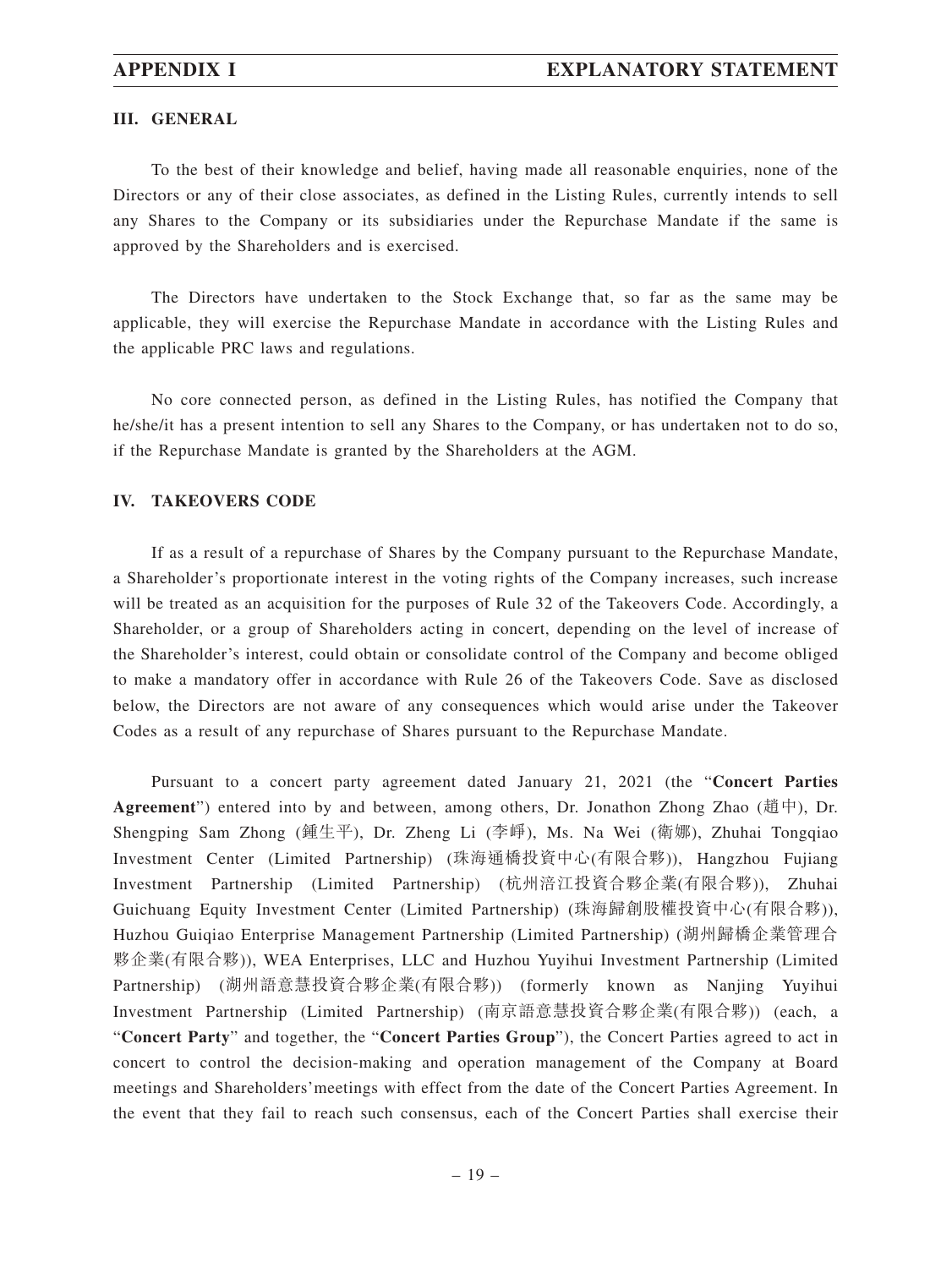#### **APPENDIX I EXPLANATORY STATEMENT**

respective voting rights in accordance with the instructions of Dr. Jonathon Zhong Zhao. Therefore, under the SFO, in addition to their respective direct shareholding or interest in controlled corporations, each Concert Party is also deemed to be interested in the interest of the other Concert Parties. As at the Latest Practicable Date, the Concert Parties Group is deemed to be interested in 97,693,919 Shares, representing approximately 29.39% of the total issued share capital of the Company.

In the event that the Directors exercise the Repurchase Mandate in full, the shareholding of the Concert Parties Group will increase to approximately 32.57% of the total issued share capital of the Company. To the best knowledge and belief of the Directors, such increase will give rise to an obligation to make a mandatory offer under the Takeovers Code. The Directors have no present intention to repurchase the Shares to the extent that will trigger the obligations under the Takeovers Code.

The Listing Rules prohibit a company from making repurchase on the Stock Exchange if the repurchase would result in less than 25% (or such other prescribed minimum percentage as determined by the Stock Exchange) of the issued share capital being held in public hands. The Directors do not propose to repurchase Shares which would result in the number of Shares in public hands falling below the prescribed minimum percentage of 25%.

#### **V. SHARE REPURCHASE MADE BY THE COMPANY**

No repurchase of Shares (whether on the Stock Exchange or otherwise) has been made by the Company in the six months preceding the Latest Practicable Date.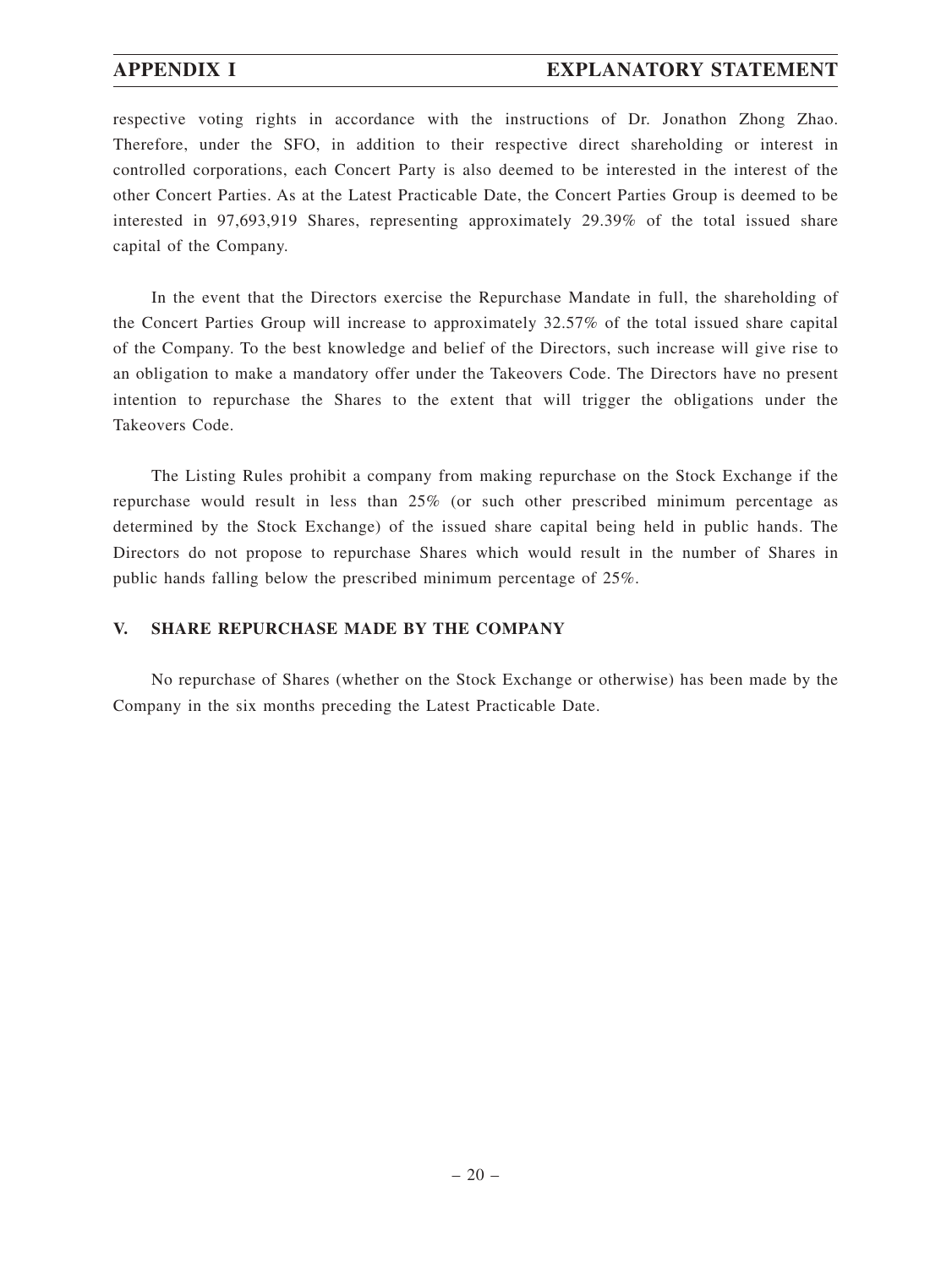## **VI. SHARE PRICES**

The highest and lowest traded prices for the Shares recorded on the Stock Exchange during each of the months from the Listing Date up to the Latest Practicable Date were as follows:

|                                           | <b>Highest</b> | Lowest        |
|-------------------------------------------|----------------|---------------|
| Month                                     | traded prices  | traded prices |
|                                           | $H K$ \$       | HK\$          |
| 2021                                      |                |               |
| July (from the Listing Date)              | 60.80          | 40.20         |
| August                                    | 50.35          | 34.50         |
| September                                 | 45.00          | 37.50         |
| October                                   | 43.80          | 29.05         |
| November                                  | 32.95          | 24.80         |
| December                                  | 27.00          | 19.18         |
| 2022                                      |                |               |
| January                                   | 26.45          | 20.75         |
| February                                  | 22.60          | 12.50         |
| March                                     | 14.94          | 11.20         |
| April (up to the Latest Practicable Date) | 13.00          | 11.60         |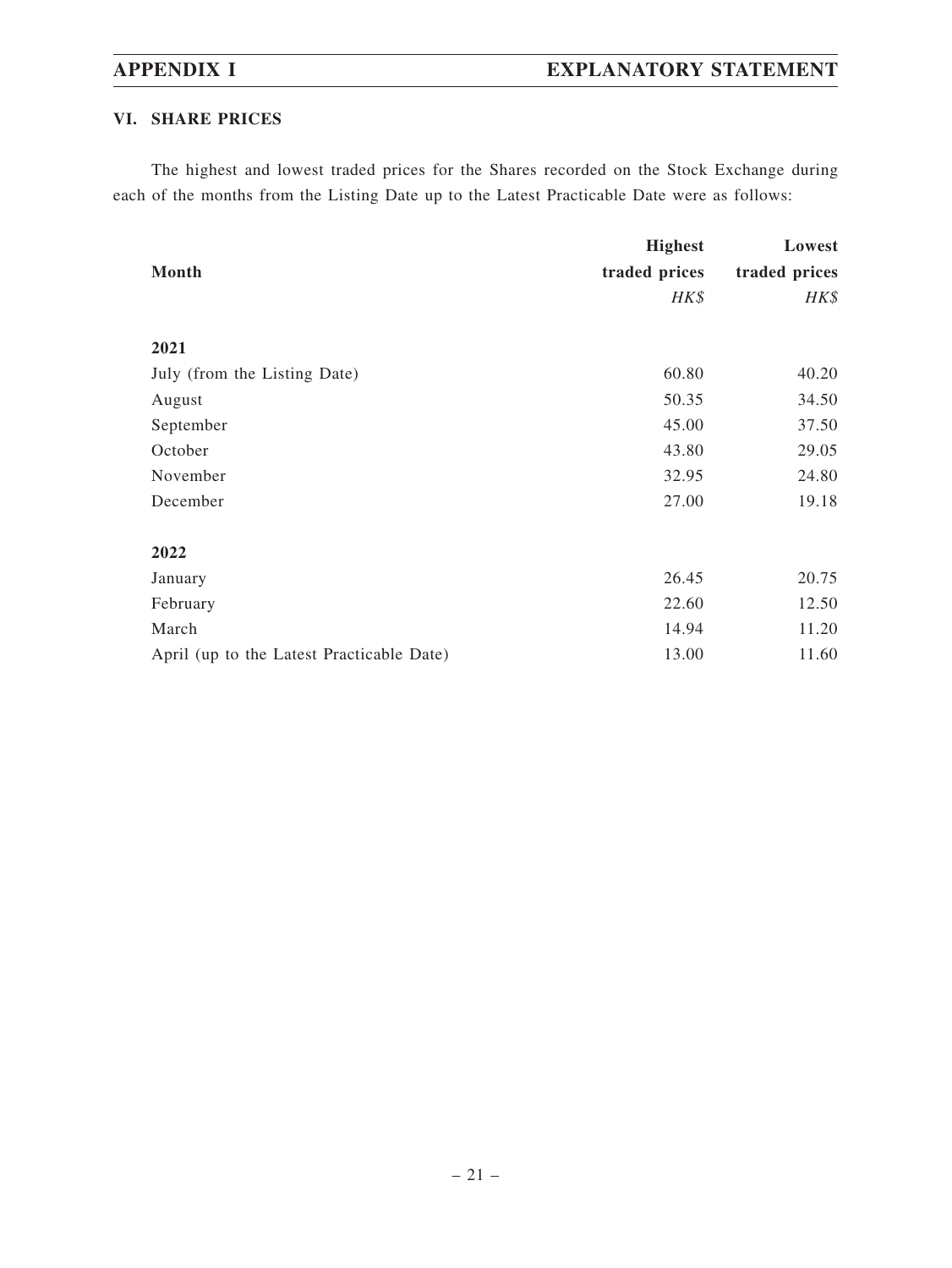## **Zylox-Tonbridge Medical Technology Co., Ltd.**

#### **WORK REPORT OF THE INDEPENDENT DIRECTORS FOR 2021**

We have served as independent directors of the first session of the board (the "**Board**") of directors (the "**Directors**") of Zylox-Tonbridge Medical Technology Co., Ltd. (the "**Company**") since March 2, 2021. During our tenure in 2021, we have performed our duties honestly, diligently and independently in strict accordance with relevant laws, regulations, normative documents, the Articles of Association of the Company (the "**Articles of Association**") and the Working Rules for Independent Directors, actively attended relevant meetings, seriously considered each resolution at the meetings, effectively safeguarded the lawful rights and interests of the Company and the shareholders and played the role of independent Directors well. We hereby report on the performance of our duties as independent Directors during our tenure in 2021 as follows:

#### **I. Performance of Duties in 2021**

#### *(I) Attendance of meetings*

During our tenure in 2021, we actively attended the Board meetings held by the Company, and conscientiously fulfilled the duties of independent Directors of diligence and responsibility. We seriously considered all resolutions and exercised voting rights prudently at the meetings in accordance with the provisions of relevant laws, regulations and systems, thereby safeguarded the overall interests of the Company and of all shareholders, especially minority shareholders. We believe that the convening of the Company's Board meetings are in compliance with legal procedures, and that major business decision-making matters and other major matters have gone through relevant approval procedures and are legal and effective.

During our tenure in 2021, we also actively attended the meetings of the special committees of the Board, reviewed and discussed related matters, and effectively performed the functions of the special committees of the Board.

#### *(II) On-site inspection*

During our tenure in 2021, we communicated with the management and business departments of the Company to understand the Company's production and operation, financial position, management and implementation of internal control, etc. through the opportunity of attending the meetings of the Board and its subordinate special committees; conducted effective communication with audit institutions and put forward effective suggestions on the construction of the Company's internal control system, financial information disclosure and the employment of audit institutions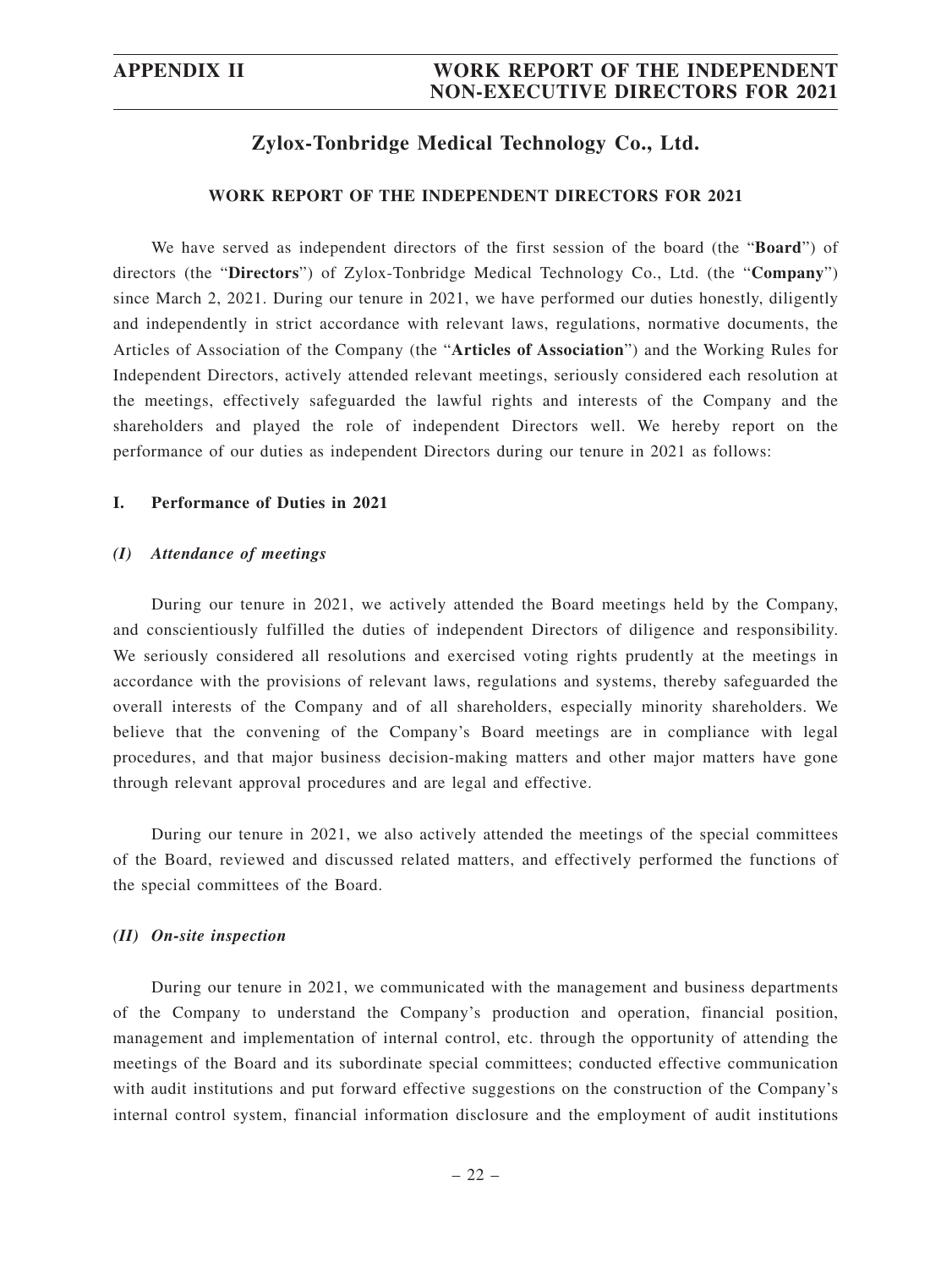### **APPENDIX II WORK REPORT OF THE INDEPENDENT NON-EXECUTIVE DIRECTORS FOR 2021**

through the opportunity of attending the annual audit communication meeting. In addition, we also actively maintained close contact with other Directors, supervisors, senior management personnel and other relevant personnel of the Company through communication tools such as telephone, email and WeChat, paid continual attention to the changes in the internal and external environment of the Company to timely learn about the progress of Company's major issues, keep abreast of the Company's operating status and put forward suggestions on the Company's operation and management.

#### **II. Key Issues of Independent Directors' Annual Performance of Duties**

#### *(I) Renewal of the appointment of accounting firm*

We believe that PricewaterhouseCoopers has the qualifications for securities business as well as rich experience and professional quality in the auditing of listed companies, which allows them to conduct independent audits with a fair and objective attitude and to give audit opinions that can objectively, impartially and truly reflect the Company's financial condition and operation results. Therefore, it is agreed to re-appoint PricewaterhouseCoopers as the independent auditor of the Company for 2022.

#### *(II) Profit distribution*

Due to the loss of the Company in 2021, the Company will not distribute profits in 2021. We consider that the aforementioned profit distribution plan is in line with the actual situation of the Company, and complies with the relevant laws and regulations and the provisions of the Articles of Association.

#### *(III) Information disclosure*

During our tenure in 2021, we paid attention to the Company's information disclosure in a timely manner, urged the Company to complete its information disclosure in a true, timely and complete manner in accordance with relevant laws and regulations, the Articles of Association and other relevant requirements, and we did not find any false records, misleading statements or significant omissions in this regard.

#### *(IV) Performance of duties in the preparation of the 2021 annual report*

During the preparation and disclosure of the 2021 annual report, we listened to the report of the Company's management on the Company's annual business condition, carefully read the Company's annual report work-related materials, communicated with the Company's annual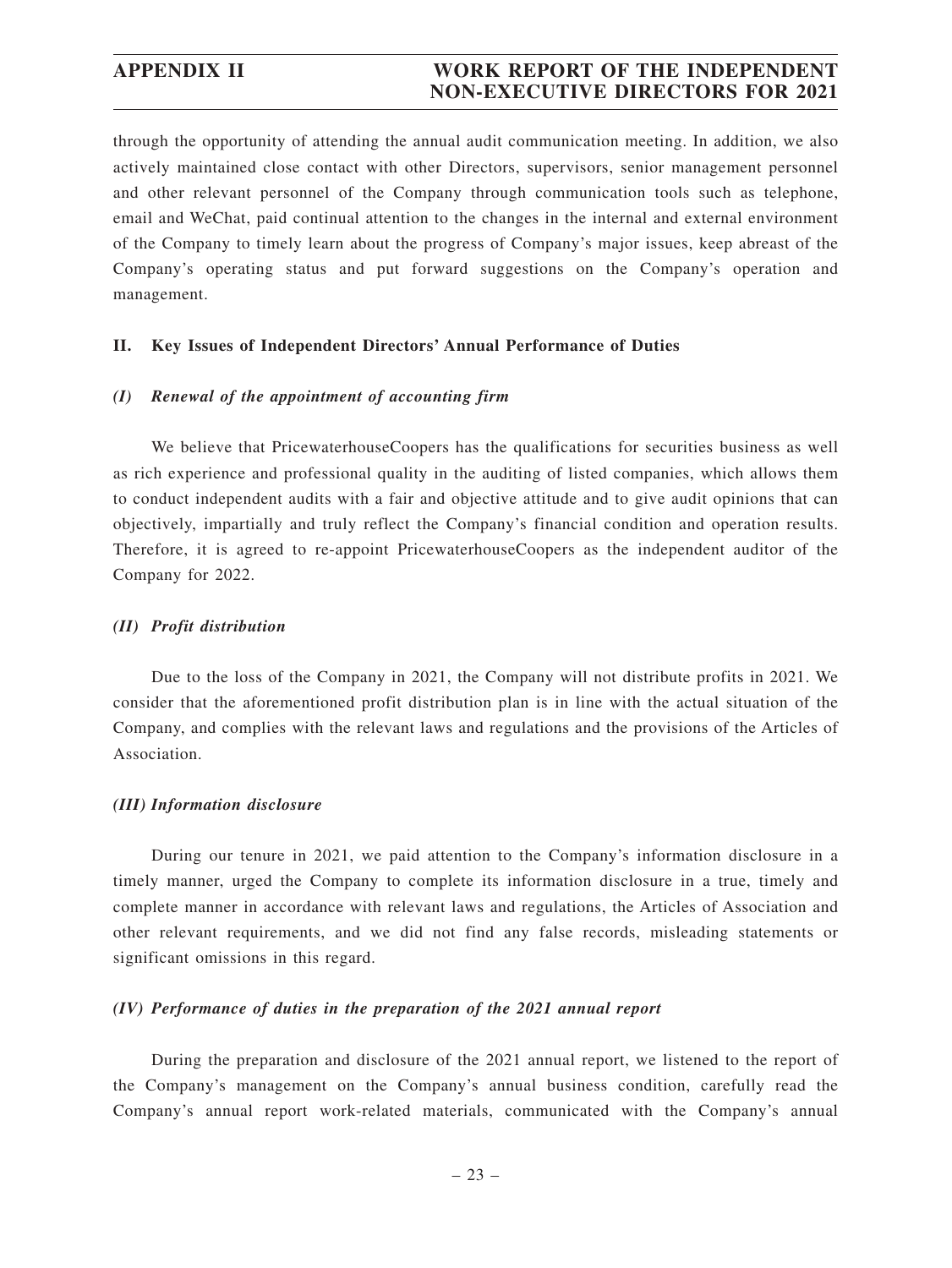certified public accountant to understand and grasp the audit work arrangement and progress of the Company's 2021 annual report, communicated the problems found in the audit process, and effectively performed our duties.

### **III. Overall Evaluation**

During our tenure in 2021, we have performed our duties honestly, diligently and independently in strict accordance with the relevant laws, regulations, normative documents, the Articles of Association and the Working Rules for Independent Directors. In 2022, we will continue to follow the principles of impartiality and independence to gain an in-depth understanding of the Company's operations, safeguard the lawful rights and interests of all shareholders, and facilitate the standardized operation of the Company.

It is hereby reported.

**Hongze Liang, Jian Ji, Yun Qiu** *Independent Directors* April 13, 2022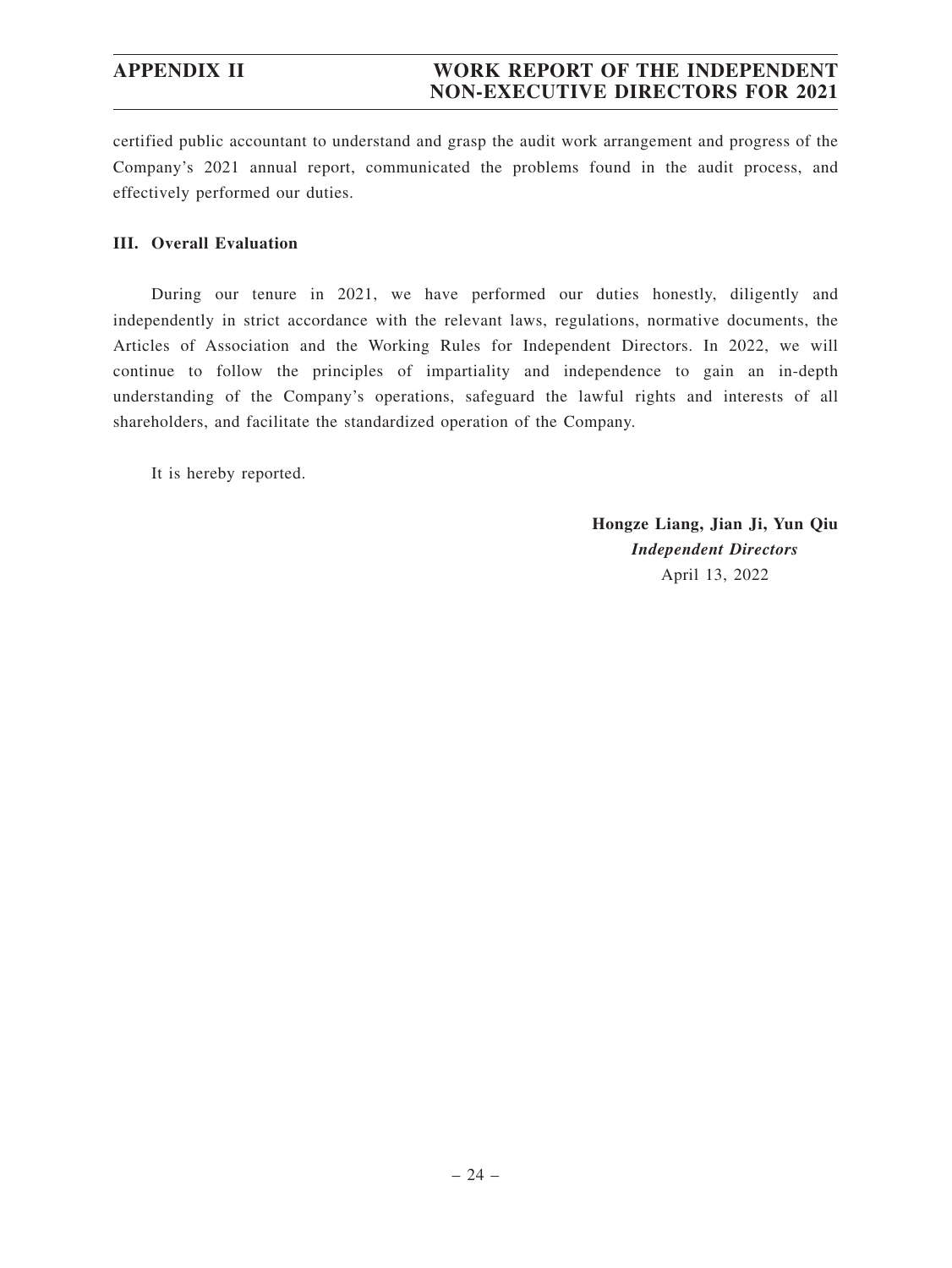## **NOTICE OF 2021 ANNUAL GENERAL MEETING**



## **Zylox-Tonbridge Medical Technology Co., Ltd. 歸創通橋醫療科技股份有限公司**

(A joint stock company incorporated in the People's Republic of China with limited liability) **(Stock Code: 2190)**

#### **NOTICE OF 2021 ANNUAL GENERAL MEETING**

**NOTICE IS HEREBY GIVEN THAT** the annual general meeting (the "**AGM**") of Zylox-Tonbridge Medical Technology Co., Ltd. (the "**Company**") will be held at Meeting Room 202, 2nd Floor, Zylox-Tonbridge Industrial Park, No. 270 Shuyun Road, Cangqian Street, Yuhang District, Hangzhou, Zhejiang, the PRC on May 18, 2022 at 9:00 a.m. for the purpose of considering and, if thought fit, passing the following resolutions:

#### **Ordinary Resolutions**

- 1. To consider and approve the resolution on the 2021 report of the board of directors of the Company (the "**Board**").
- 2. To consider and approve the resolution on the 2021 report of the supervisory committee of the Company (the "**Supervisory Committee**").
- 3. To consider and adopt the resolution on the 2021 financial auditing report.
- 4. To consider and approve the 2021 profit distribution plan.
- 5. To consider and approve the re-appointment of PricewaterhouseCoopers as the external auditors of the Company for 2022 with a term of one year, and authorize the Board to determine the specific matters, including but not limited to their remunerations, in relation to such appointment.
- 6. To consider and approve the appointment of Mr. Li Dongfang as a non-executive director of the first session of the Board.
- 7. To consider and approve the appointment of Mr. Liu Tao as a supervisor of the first session of the Supervisory Committee.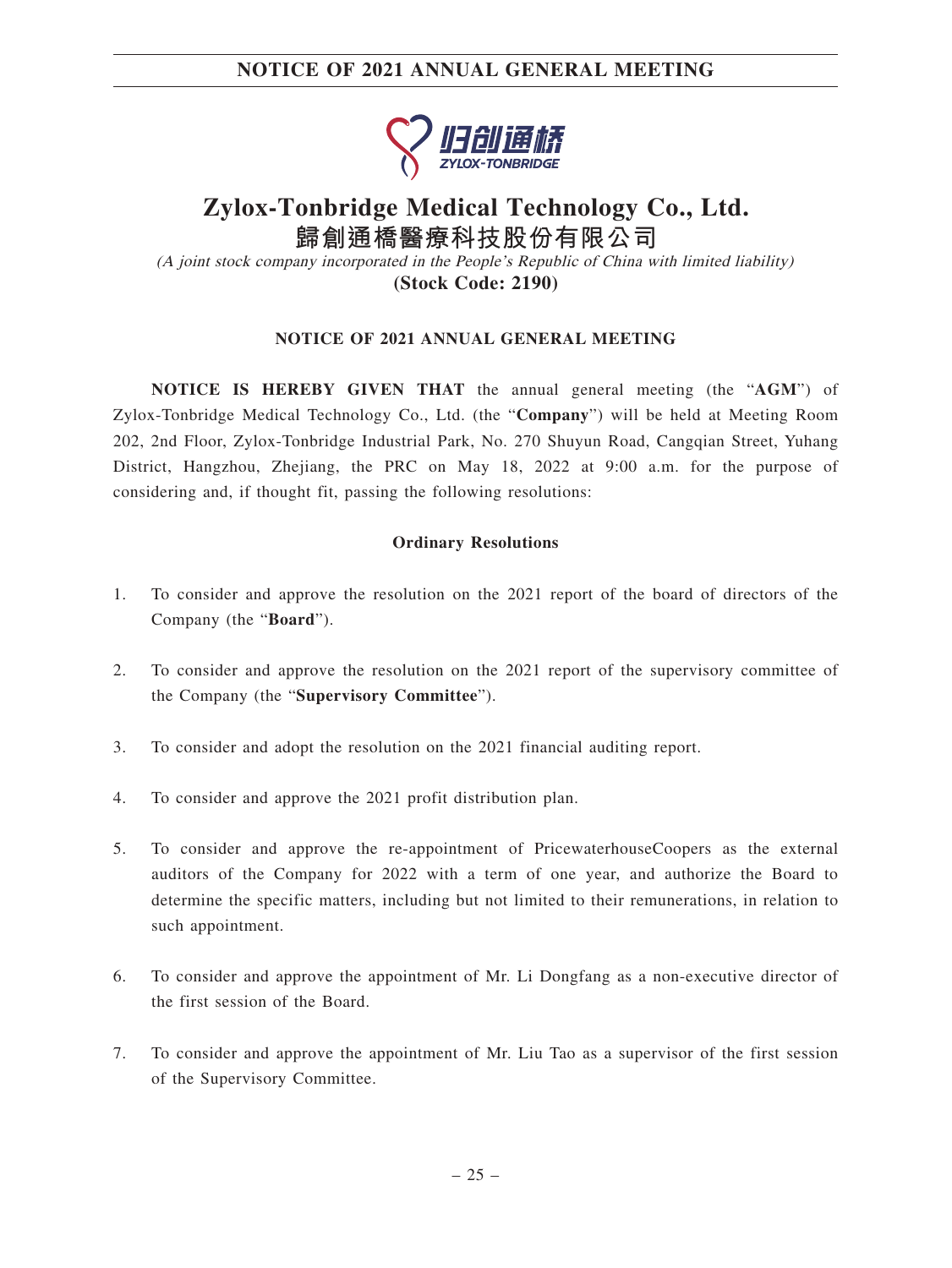## **NOTICE OF 2021 ANNUAL GENERAL MEETING**

8. To authorize the Board to fix the remuneration of the directors of the Company.

#### **Special Resolutions**

- 9. To consider and approve the resolution on the grant of a general mandate to the Board to issue ordinary shares of the Company.
- 10. To consider and approve the resolution on the grant of a general mandate to the Board to repurchase H shares of the Company.

#### **As Reporting Document**

11. To review the work report of the independent non-executive directors of the Company for 2021.

> By order of the Board **Zylox-Tonbridge Medical Technology Co., Ltd. 歸創通橋醫療科技股份有限公司 Dr. Jonathon Zhong Zhao**

*Chairman and Executive Director*

Hong Kong, April 13, 2022

*Notes:*

- (i) Any shareholder of the Company entitled to attend and vote at the AGM is entitled to appoint one or more proxies to attend and, on a poll, vote instead of him/her. A proxy need not be a member of the Company.
- (ii) The instrument appointing a proxy shall be in writing under the hand of the appointer or of his/her attorney duly authorized in writing or, if the appointer is a corporation, either under its seal or under the hand of any officer or attorney duly authorized.
- (iii) In order to be valid, the form of proxy together with the power of attorney or other authority, if any, under which it is signed or a notarially certified copy of such power or authority, must be deposited with Tricor Investor Services Limited, at Level 54, Hopewell Centre, 183 Queen's Road East, Hong Kong (for holders of H shares) or the Company's office at No. 270, Shuyun Road, Cangqian Street, Yuhang District, Hangzhou, Zhejiang Province, the PRC (for holders of domestic shares) as soon as practicable but in any event not less than 24 hours before the time appointed for holding the AGM (i.e. May 17, 2022 at 9:00 a.m.), or any adjourned meeting thereof (as the case may be).
- (iv) Completion and return of the form of proxy shall not preclude the shareholders of the Company (the "**Shareholders**") from attending and voting in person at the AGM or at any adjourned meeting thereof (as the case may be) should they so wish, and in such event, the form of proxy shall be deemed to be revoked.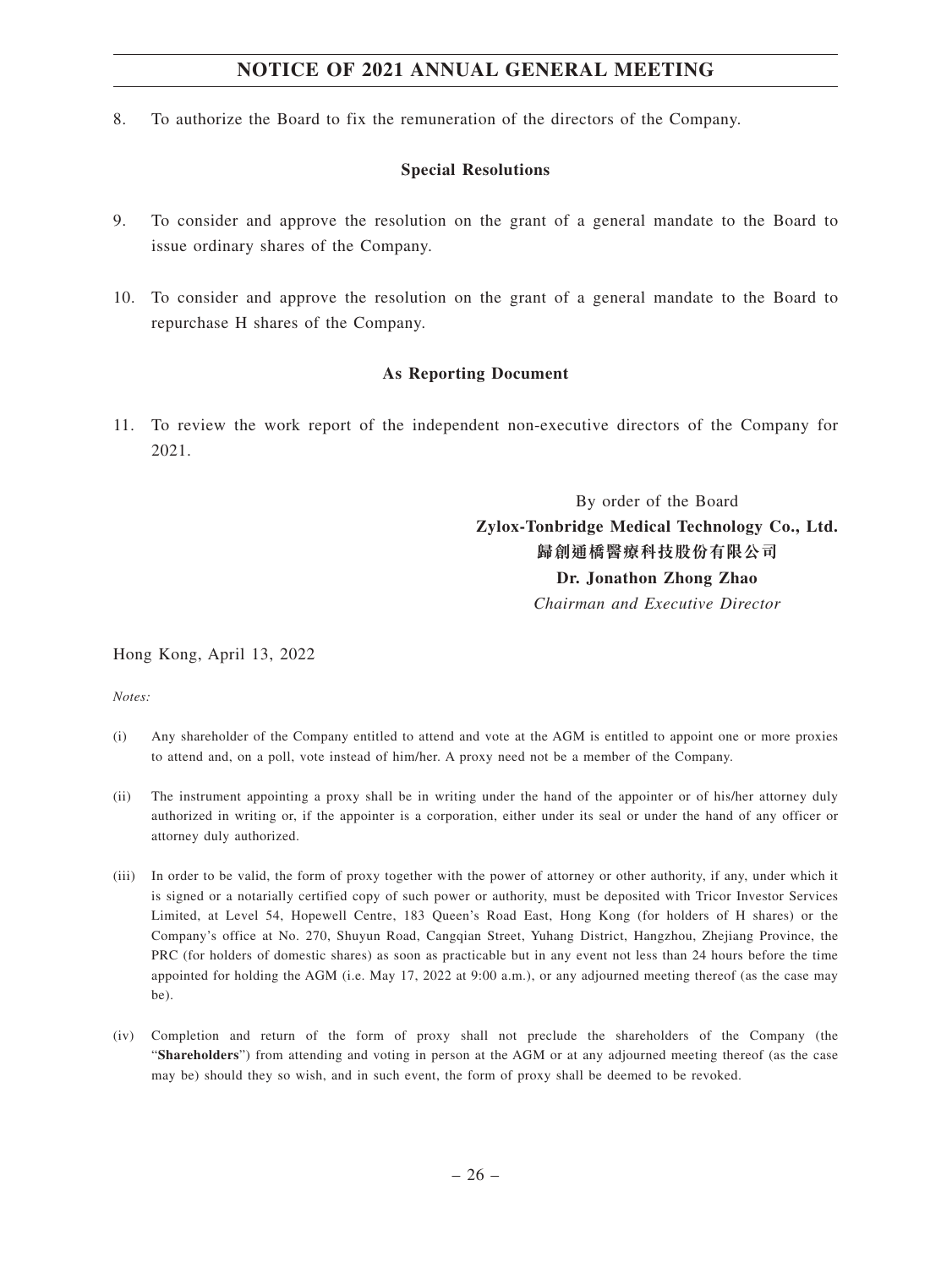## **NOTICE OF 2021 ANNUAL GENERAL MEETING**

- (v) Where there are joint registered holders of any share, any one of such joint holders may vote, either in person or by proxy, in respect of such share as if he/she was solely entitled thereto, but if more than one of such joint holders are present at the AGM, whether in person or by proxy, the joint registered holder present whose name stands first on the register of members of the Company in respect of the shares shall alone be entitled to vote in respect thereof.
- (vi) For the purpose of determining the H shareholders of the Company entitled to attend and vote at the AGM, the register of members of H shares of the Company will be closed from May 13, 2022 to May 18, 2022 (both days inclusive). The record date for determining the entitlement of the Shareholders to attend and vote at the AGM will be May 18, 2022. In order to qualify for the entitlement to attend and vote at the above AGM, the H shareholders of the Company must lodge all transfer forms accompanied by the relevant H share certificates with the Company's H share registrar, Tricor Investor Services Limited, at Level 54, Hopewell Centre, 183 Queen's Road East, Hong Kong by no later than 4:30 p.m. on May 12, 2022.
- (vii) The Company will adopt the following special arrangements at the AGM for the purpose of public health and safety:
	- (a) All resolutions at the AGM will be decided on a poll. Shareholders will still be able to vote by doing so in advance of the AGM by proxy. If a Shareholder (other than those who can attend the AGM physically) wishes to vote on any resolution at the AGM, he/she/it can appoint the chairman of the AGM or proxy who can attend the AGM physically to exercise his/her/its right to vote at the AGM in accordance with his/her/its instructions.
	- (b) Shareholders can view and listen to the AGM through online access by visiting the website https://spot-emeeting.tricor.hk/#/269. Shareholders participating in the AGM using the e-Meeting System can also submit questions through the e-Meeting System. The e-Meeting System will be open for Shareholders to log in from 8:30 a.m. on May 18, 2022 and can be accessed from any location with internet connection by a smart phone, tablet device or computer.
	- (c) Shareholders attending the AGM using the e-Meeting System will be able to submit questions relevant to the Company's proposed resolutions online during the AGM.
	- (d) Registered Shareholders are requested to provide a valid email address of his or her proxy (except for appointing "the chairman of the AGM" as proxy) to receive the username and password to view a live streaming webcast of the AGM and submit online questions to us on the e-Meeting System. To vote at the AGM, you should complete and return the proxy form, appointing the chairman of the AGM or proxy who can attend the AGM physically.
- (viii) The AGM is expected to take less than half a day. Shareholders who attend the AGM shall be responsible for their own travel and accommodation expenses. Shareholders (or their proxies) attending the meeting shall procure their identity documents.
- (ix) All times refer to Hong Kong local time, except as otherwise stated.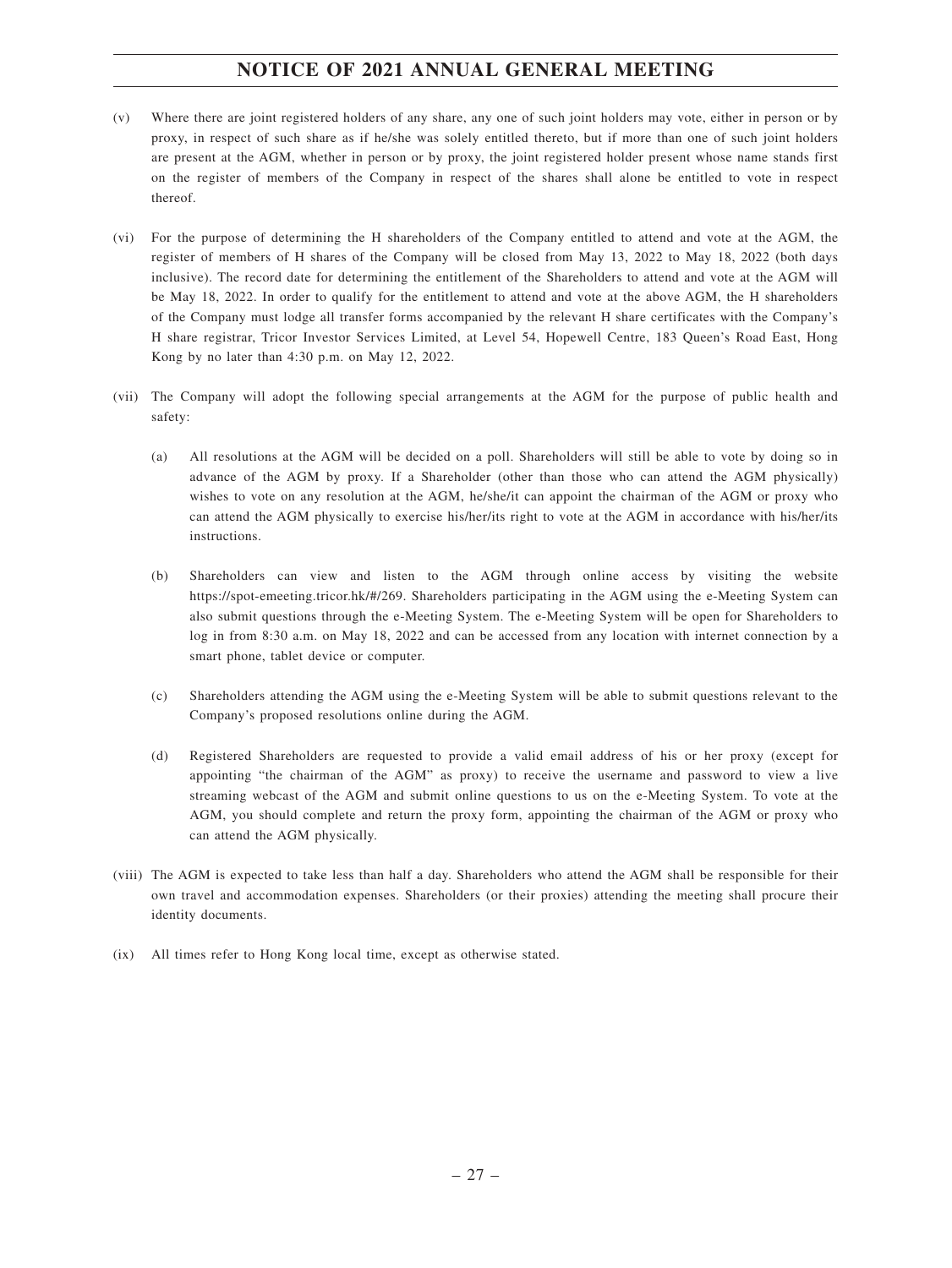## **NOTICE OF 2022 FIRST CLASS MEETING OF HOLDERS OF H SHARES**



## **Zylox-Tonbridge Medical Technology Co., Ltd. 歸創通橋醫療科技股份有限公司**

(A joint stock company incorporated in the People's Republic of China with limited liability) **(Stock Code: 2190)**

#### **NOTICE OF 2022 FIRST CLASS MEETING OF HOLDERS OF H SHARES**

**NOTICE IS HEREBY GIVEN THAT** the 2022 first class meeting of holders of H shares (the "**Class Meeting of Holders of H Shares**") of Zylox-Tonbridge Medical Technology Co., Ltd. (the "**Company**") will be held at Meeting Room 202, 2nd Floor, Zylox-Tonbridge Industrial Park, No. 270 Shuyun Road, Cangqian Street, Yuhang District, Hangzhou, Zhejiang, the PRC on May 18, 2022 at 10:30 a.m. (or immediately after conclusion of the 2021 annual general meeting of the Company to be held on the same date or any adjournment thereof) for the purpose of considering and, if thought fit, passing the following resolution:

#### **Special Resolution**

1. To consider and approve the resolution on the grant of a general mandate to the board of directors of the Company to repurchase H shares of the Company.

> By order of the Board **Zylox-Tonbridge Medical Technology Co., Ltd. 歸創通橋醫療科技股份有限公司 Dr. Jonathon Zhong Zhao** *Chairman and Executive Director*

Hong Kong, April 13, 2022

*Notes:*

- (i) Any holder of H shares of the Company entitled to attend and vote at the Class Meeting of Holders of H Shares is entitled to appoint one or more proxies to attend and, on a poll, vote instead of him/her. A proxy need not be a member of the Company.
- (ii) The instrument appointing a proxy shall be in writing under the hand of the appointer or of his/her attorney duly authorized in writing or, if the appointer is a corporation, either under its seal or under the hand of any officer or attorney duly authorized.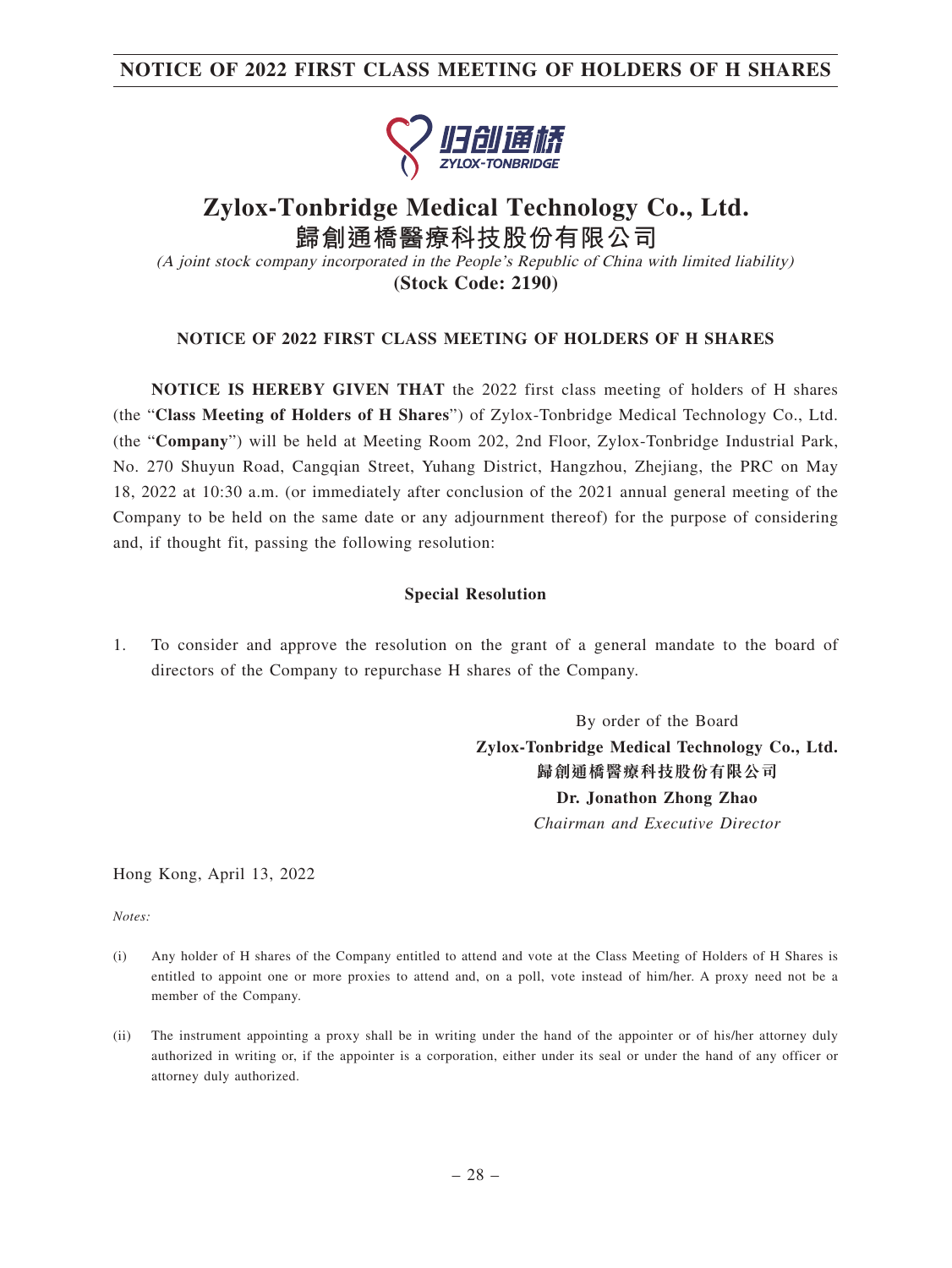## **NOTICE OF 2022 FIRST CLASS MEETING OF HOLDERS OF H SHARES**

- (iii) In order to be valid, the form of proxy together with the power of attorney or other authority, if any, under which it is signed or a notarially certified copy of such power or authority, must be deposited with Tricor Investor Services Limited, at Level 54, Hopewell Centre, 183 Queen's Road East, Hong Kong as soon as practicable but in any event not less than 24 hours before the time appointed for holding the Class Meeting of Holders of H Shares (i.e. May 17, 2022 at 10:30 a.m.), or any adjourned meeting thereof (as the case may be).
- (iv) Completion and return of the form of proxy shall not preclude the shareholders of the Company (the "**Shareholders**") from attending and voting in person at the Class Meeting of Holders of H Shares or at any adjourned meeting thereof (as the case may be) should they so wish, and in such event, the form of proxy shall be deemed to be revoked.
- (v) Where there are joint registered holders of any share, any one of such joint holders may vote, either in person or by proxy, in respect of such share as if he/she was solely entitled thereto, but if more than one of such joint holders are present at the Class Meeting of Holders of H Shares, whether in person or by proxy, the joint registered holder present whose name stands first on the register of members of the Company in respect of the shares shall alone be entitled to vote in respect thereof.
- (vi) For the purpose of determining the H shareholders of the Company entitled to attend and vote at the Class Meeting of Holders of H Shares, the register of members of H shares of the Company will be closed from May 13, 2022 to May 18, 2022 (both days inclusive). The record date for determining the entitlement of the H shareholders of the Company to attend and vote at the Class Meeting of Holders of H Shares will be May 18, 2022. In order to qualify for the entitlement to attend and vote at the above Class Meeting of Holders of H Shares, the H shareholders of the Company must lodge all transfer forms accompanied by the relevant H share certificates with the Company's H share registrar, Tricor Investor Services Limited, at Level 54, Hopewell Centre, 183 Queen's Road East, Hong Kong by no later than 4:30 p.m. on May 12, 2022.
- (vii) The Company will adopt the following special arrangements at the Class Meeting of Holders of H Shares for the purpose of public health and safety:
	- (a) All resolutions at the Class Meeting of Holders of H Shares will be decided on a poll. Shareholders will still be able to vote by doing so in advance of the Class Meeting of Holders of H Shares by proxy. If a Shareholder (other than those who can attend the Class Meeting of Holders of H Shares physically) wishes to vote on any resolution at the Class Meeting of Holders of H Shares, he/she/it can appoint the chairman of the Class Meeting of Holders of H Shares or proxy who can attend the Class Meeting of Holders of H Shares physically to exercise his/her/its right to vote at the Class Meeting of Holders of H Shares in accordance with his/her/its instructions.
	- (b) Shareholders can view and listen to the Class Meeting of Holders of H Shares through online access by visiting the website https://spot-emeeting.tricor.hk/#/269. Shareholders participating in the Class Meeting of Holders of H Shares using the e-Meeting System can also submit questions through the e-Meeting System. The e-Meeting System will be open for Shareholders to log in from 8:30 a.m. on May 18, 2022 and can be accessed from any location with internet connection by a smart phone, tablet device or computer.
	- (c) Shareholders attending the Class Meeting of Holders of H Shares using the e-Meeting System will be able to submit questions relevant to the Company's proposed resolutions online during the Class Meeting of Holders of H Shares.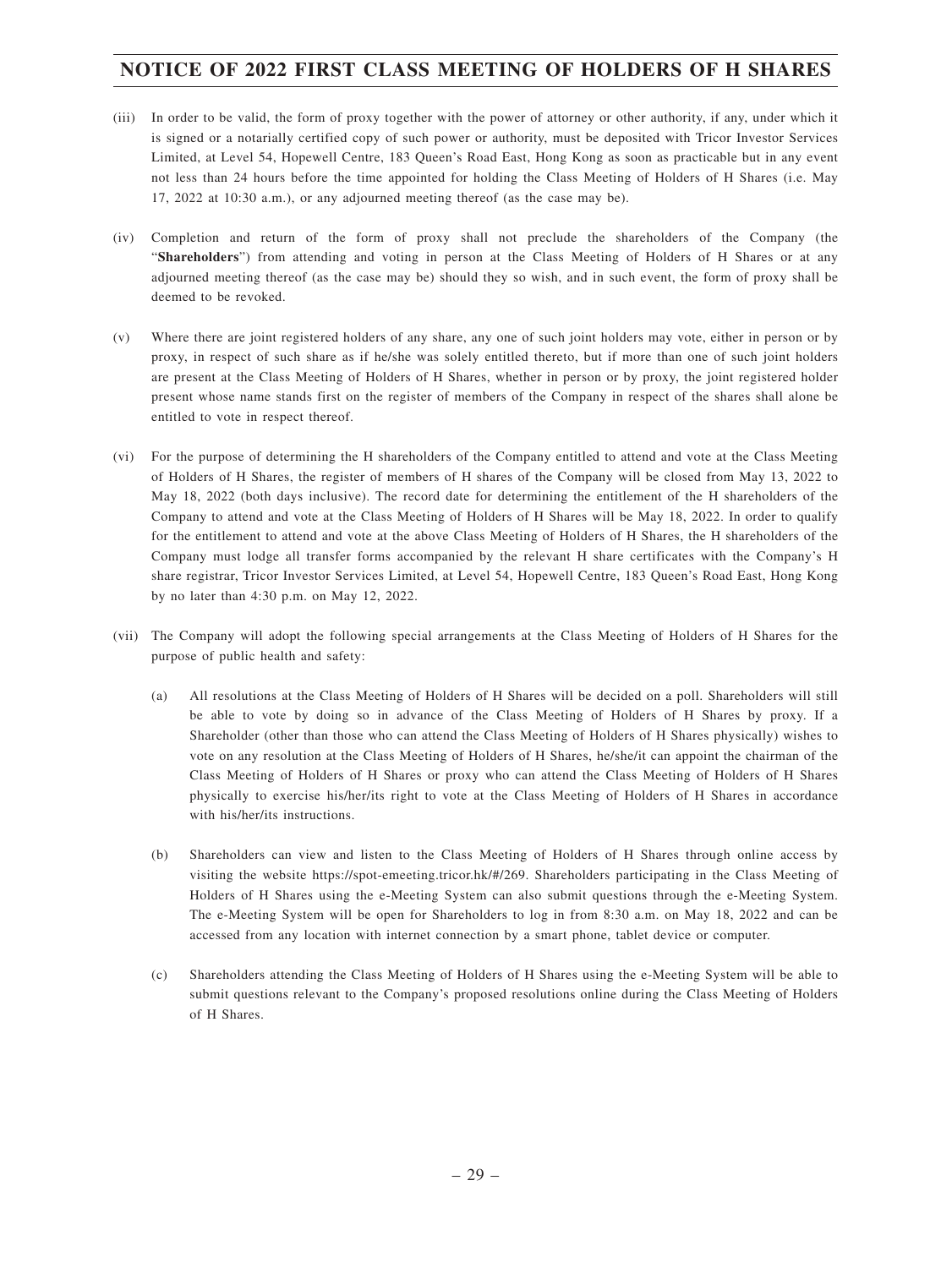## **NOTICE OF 2022 FIRST CLASS MEETING OF HOLDERS OF H SHARES**

- (d) Registered Shareholders are requested to provide a valid email address of his or her proxy (except for appointing "the chairman of the Class Meeting of Holders of H Shares" as proxy) to receive the username and password to view a live streaming webcast of the Class Meeting of Holders of H Shares and submit online questions to us on the e-Meeting System. To vote at the Class Meeting of Holders of H Shares, you should complete and return the proxy form, appointing the chairman of the Class Meeting of Holders of H Shares or proxy who can attend the Class Meeting of Holders of H Shares physically.
- (viii) The Class Meeting of Holders of H Shares is expected to take less than half a day. Shareholders who attend the Class Meeting of Holders of H Shares shall be responsible for their own travel and accommodation expenses. Shareholders (or their proxies) attending the meeting shall procure their identity documents.
- (ix) All times refer to Hong Kong local time, except as otherwise stated.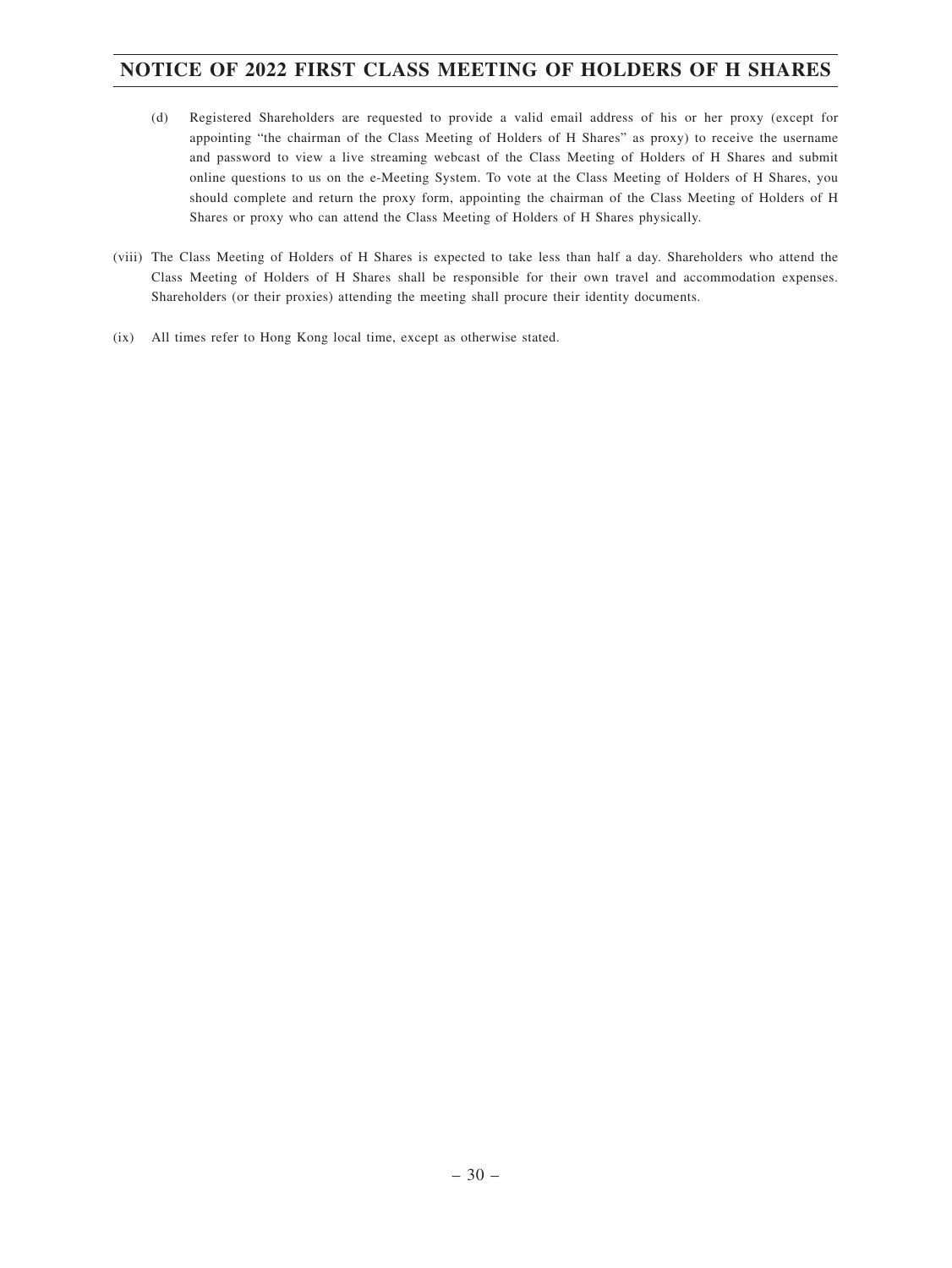**NOTICE OF 2022 FIRST CLASS MEETING OF HOLDERS OF DOMESTIC SHARES**



## **Zylox-Tonbridge Medical Technology Co., Ltd. 歸創通橋醫療科技股份有限公司** (A joint stock company incorporated in the People's Republic of China with limited liability)

**(Stock Code: 2190)**

### **NOTICE OF 2022 FIRST CLASS MEETING OF HOLDERS OF DOMESTIC SHARES**

**NOTICE IS HEREBY GIVEN THAT** the 2022 first class meeting of holders of domestic shares (the "**Class Meeting of Holders of Domestic Shares**") of Zylox-Tonbridge Medical Technology Co., Ltd. (the "**Company**") will be held at Meeting Room 202, 2nd Floor, Zylox-Tonbridge Industrial Park, No. 270 Shuyun Road, Cangqian Street, Yuhang District, Hangzhou, Zhejiang, the PRC on May 18, 2022 at 11:00 a.m. (or immediately after conclusion of the 2021 annual general meeting and the 2022 first class meeting of holders of H shares of the Company to be held on the same date or any adjournment thereof) for the purpose of considering and, if thought fit, passing the following resolution:

#### **Special Resolution**

1. To consider and approve the resolution on the grant of a general mandate to the board of directors of the Company to repurchase H shares of the Company.

> By order of the Board **Zylox-Tonbridge Medical Technology Co., Ltd. 歸創通橋醫療科技股份有限公司 Dr. Jonathon Zhong Zhao** *Chairman and Executive Director*

Hong Kong, April 13, 2022

*Notes:*

- (i) Any domestic shareholder of the Company entitled to attend and vote at the Class Meeting of Holders of Domestic Shares is entitled to appoint one or more proxies to attend and, on a poll, vote instead of him/her. A proxy need not be a member of the Company.
- (ii) The instrument appointing a proxy shall be in writing under the hand of the appointer or of his/her attorney duly authorized in writing or, if the appointer is a corporation, either under its seal or under the hand of any officer or attorney duly authorized.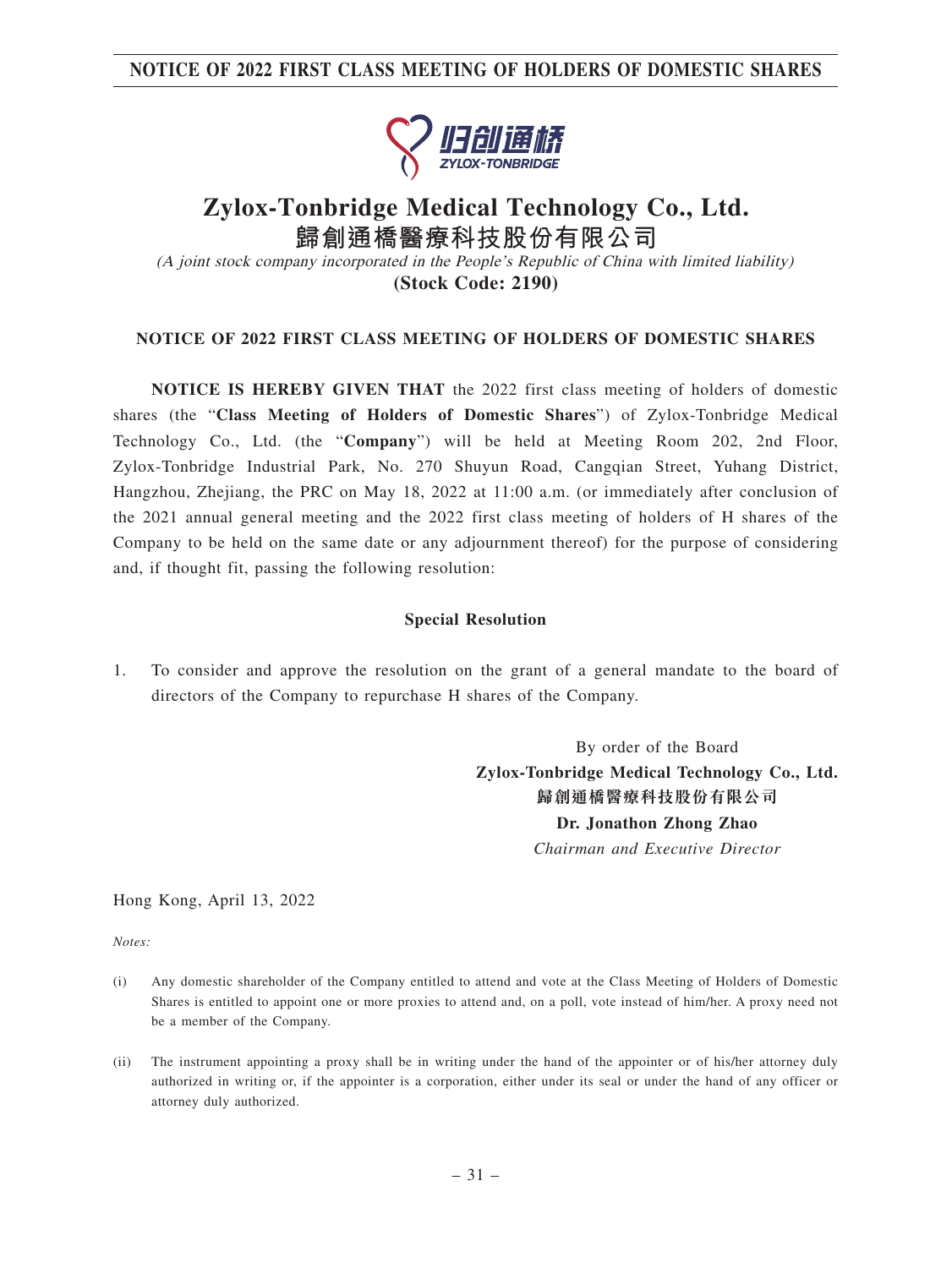## **NOTICE OF 2022 FIRST CLASS MEETING OF HOLDERS OF DOMESTIC SHARES**

- (iii) In order to be valid, the form of proxy together with the power of attorney or other authority, if any, under which it is signed or a notarially certified copy of such power or authority, must be deposited with the Company's office at No. 270, Shuyun Road, Cangqian Street, Yuhang District, Hangzhou, Zhejiang Province, the PRC as soon as practicable but in any event not less than 24 hours before the time appointed for holding the Class Meeting of Holders of Domestic Shares (i.e. May 17, 2022 at 11:00 a.m.), or any adjourned meeting thereof (as the case may be).
- (iv) Completion and return of the form of proxy shall not preclude the shareholders of the Company (the "**Shareholders**") from attending and voting in person at the Class Meeting of Holders of Domestic Shares or at any adjourned meeting thereof (as the case may be) should they so wish, and in such event, the form of proxy shall be deemed to be revoked.
- (v) Where there are joint registered holders of any share, any one of such joint holders may vote, either in person or by proxy, in respect of such share as if he/she was solely entitled thereto, but if more than one of such joint holders are present at the Class Meeting of Holders of Domestic Shares, whether in person or by proxy, the joint registered holder present whose name stands first on the register of members of the Company in respect of the shares shall alone be entitled to vote in respect thereof.
- (vi) The record date for determining the entitlement of holders of domestic shares of the Company to attend and vote at the Class Meeting of Holders of Domestic Shares will be May 18, 2022.
- (vii) The Company will adopt the following special arrangements at the Class Meeting of Holders of Domestic Shares for the purpose of public health and safety:
	- (a) All resolutions at the Class Meeting of Holders of Domestic Shares will be decided on a poll. Shareholders will still be able to vote by doing so in advance of the Class Meeting of Holders of Domestic Shares by proxy. If a Shareholder (other than those who can attend the Class Meeting of Holders of Domestic Shares physically) wishes to vote on any resolution at the Class Meeting of Holders of Domestic Shares, he/she/it can appoint the chairman of the Class Meeting of Holders of Domestic Shares or proxy who can attend the Class Meeting of Holders of Domestic Shares physically to exercise his/her/its right to vote at the Class Meeting of Holders of Domestic Shares in accordance with his/her/its instructions.
	- (b) Shareholders can view and listen to the Class Meeting of Holders of Domestic Shares through online access by visiting the website https://spot-emeeting.tricor.hk/#/269. Shareholders participating in the Class Meeting of Holders of Domestic Shares using the e-Meeting System can also submit questions through the e-Meeting System. The e-Meeting System will be open for Shareholders to log in from 8:30 a.m. on May 18, 2022 and can be accessed from any location with internet connection by a smart phone, tablet device or computer.
	- (c) Shareholders attending the Class Meeting of Holders of Domestic Shares using the e-Meeting System will be able to submit questions relevant to the Company's proposed resolutions online during the Class Meeting of Holders of Domestic Shares.
	- (d) Registered Shareholders are requested to provide a valid email address of his or her proxy (except for appointing "the chairman of the Class Meeting of Holders of Domestic Shares" as proxy) to receive the username and password to view a live streaming webcast of the Class Meeting of Holders of Domestic Shares and submit online questions to us on the e-Meeting System. To vote at the Class Meeting of Holders of Domestic Shares, you should complete and return the proxy form, appointing the chairman of the Class Meeting of Holders of Domestic Shares or proxy who can attend the Class Meeting of Holders of Domestic Shares physically.